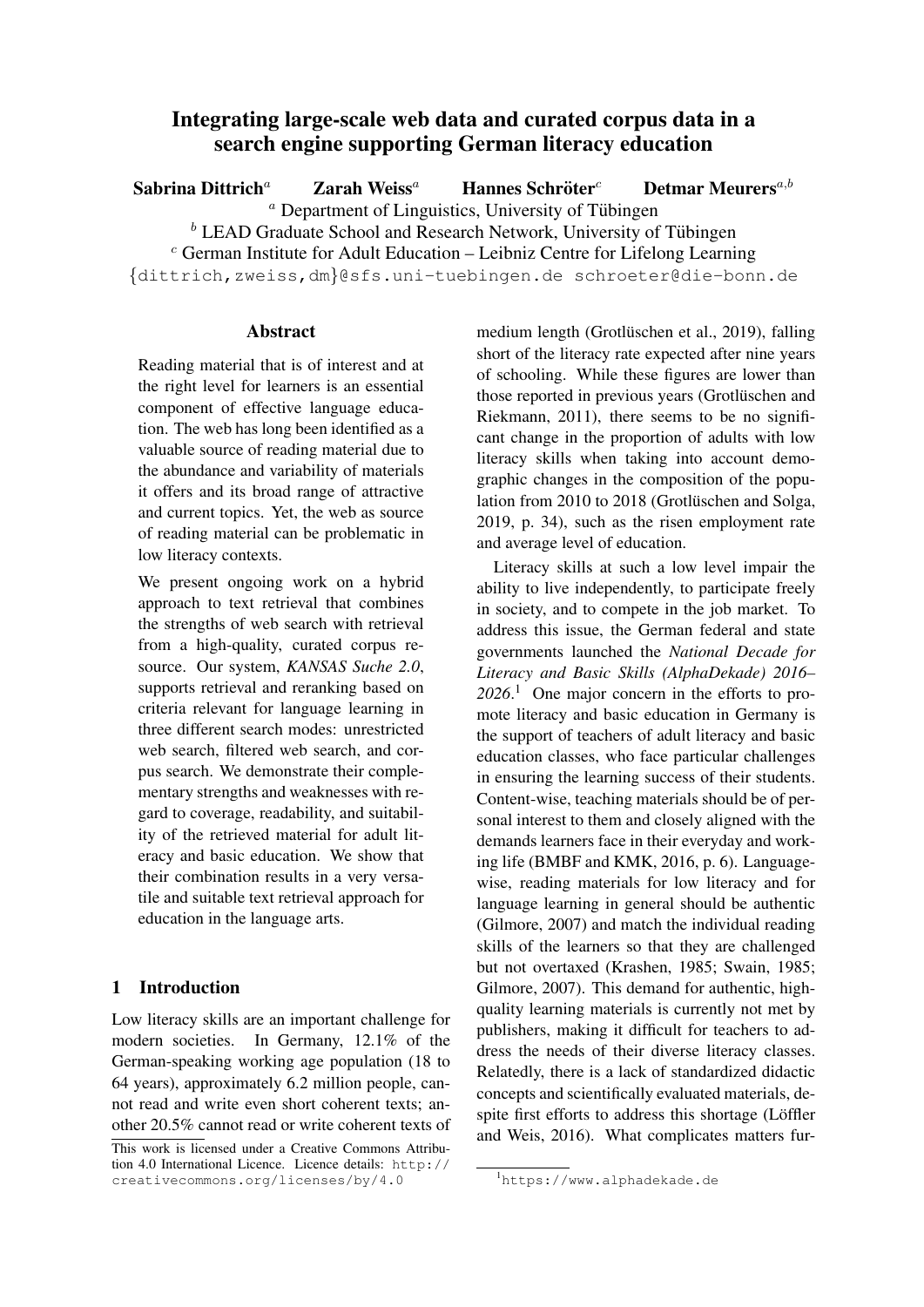ther is that literacy and basic education classes are comprised of learners with highly heterogeneous biographic and education backgrounds. This includes native and non-native speakers, the latter of whom may or may not be literate in their native language. Low literacy skills sometimes are also associated with neuro-atypicalities such as intellectual disorders, dyslexia, or Autism Spectrum Disorders (ASD; [Friedman and Bryen,](#page-13-0) [2007;](#page-13-0) [Huenerfauth et al.,](#page-14-6) [2009\)](#page-14-6).

Given the shortage of appropriate reading materials provided by publishers, the web is an attractive alternative source for teachers seeking reading materials for their literacy and basic education classes. There is an exceptional coverage of current topics on the web, and a standard web search engine provides English texts at a broad range of reading levels [\(Vajjala and Meurers,](#page-15-1) [2013\)](#page-15-1), though the average reading level of the texts is quite high. For German, most online reading materials appear to target native speakers with a medium to high level of literacy. Offers for low literate readers are restricted to a few specialized web pages presenting information in simple language or simplified language for language learners or children. These may or may not be suited in content and presentation style for low literate adults. Web materials specifically designed for literacy and basic education do not follow a general standard indicating how the appropriateness of the material for this context was assessed. This makes it difficult for teachers of adult literacy and basic education classes to verify the suitability of the materials. As we argued in [Weiss et al.](#page-15-2) [\(2018\)](#page-15-2), this challenge extends beyond the narrow context of literacy classes, as it also pertains to the question of web accessibility for low literate readers who perform their own web queries.

We address this issue by presenting our ongoing work on *KANSAS Suche 2.0*, a hybrid search engine for low literacy contexts that offers three search modes: free web search, filtered web search exclusively on domains providing reading materials for low levels of literacy (henceforth: *alpha sites*), and a corpus of curated, high-quality literacy and basic education materials we are currently compiling. The corpus will come with a copyright allowing teachers to adjust and distribute the materials for their classes. We thus considerably extend the original *KANSAS Suche* system [\(Weiss et al.,](#page-15-2) [2018\)](#page-15-2), which only supported web search. Different from previous text retrieval systems for language learning, focusing on either web search or compiled text repositories [\(Heilman et al.,](#page-14-7) [2010;](#page-14-7) [Collins-Thompson et al.,](#page-13-1) [2011;](#page-13-1) [Walmsley,](#page-15-3) [2015;](#page-15-3) [Chinkina et al.,](#page-13-2) [2016\)](#page-13-2), our approach instantiates a hybrid architecture in the spectrum of potential strategies [\(Chinkina and Meurers,](#page-13-3) [2016,](#page-13-3) Figure 4) by combining the strengths of focused, highquality text databases with large-scale, more or less parameterized web search.

The remainder of the article is structured as follows: First, we briefly review research on readability and low literacy and compare previous approaches to text retrieval systems for education contexts (section [2\)](#page-1-0). Then, we describe our system in section [3,](#page-4-0) before providing a quantitative and qualitative comparison of the three different search modes supported by our system in section [4.](#page-7-0) Section [5](#page-12-1) closes with some final remarks on future work.

# <span id="page-1-0"></span>2 Related Work

Text retrieval for low literate readers or language learners at its core consists of two tasks: text retrieval, and readability assessment of the retrieved texts. We here provide some background on previous work on these two tasks as well as on the German debate on how to characterize low literacy skills. We start by reviewing work on readability analysis for language learning and low literacy contexts (section [2.1\)](#page-1-1), before discussing the characterization of low literacy skills (section [2.2\)](#page-2-0), and ending with an overview of text retrieval approaches for language learning (section [2.3\)](#page-3-0).

### <span id="page-1-1"></span>2.1 Readability Assessment

Automatic readability assessment matches texts to readers with a certain literacy skill such that they can fulfill a predefined reading goal or task such as extracting information from a text. Early work on readability assessment started with readability formulas [\(Kincaid et al.,](#page-14-8) [1975;](#page-14-8) [Chall and](#page-13-4) [Dale,](#page-13-4) [1995\)](#page-13-4) which are still used in some studies [\(Grootens-Wiegers et al.,](#page-14-9) [2015;](#page-14-9) [Esfahani et al.,](#page-13-5) [2016\)](#page-13-5) despite having been widely criticized for being too simplistic and unreliable [\(Feng et al.,](#page-13-6) [2009;](#page-13-6) [Benjamin,](#page-12-2) [2012\)](#page-12-2). In answer to this criticism, more advanced methods supporting broader linguistic modeling using Natural Language Processing (NLP) were established. For example, [Va](#page-15-4)[jjala and Meurers](#page-15-4) [\(2012\)](#page-15-4) showed that measures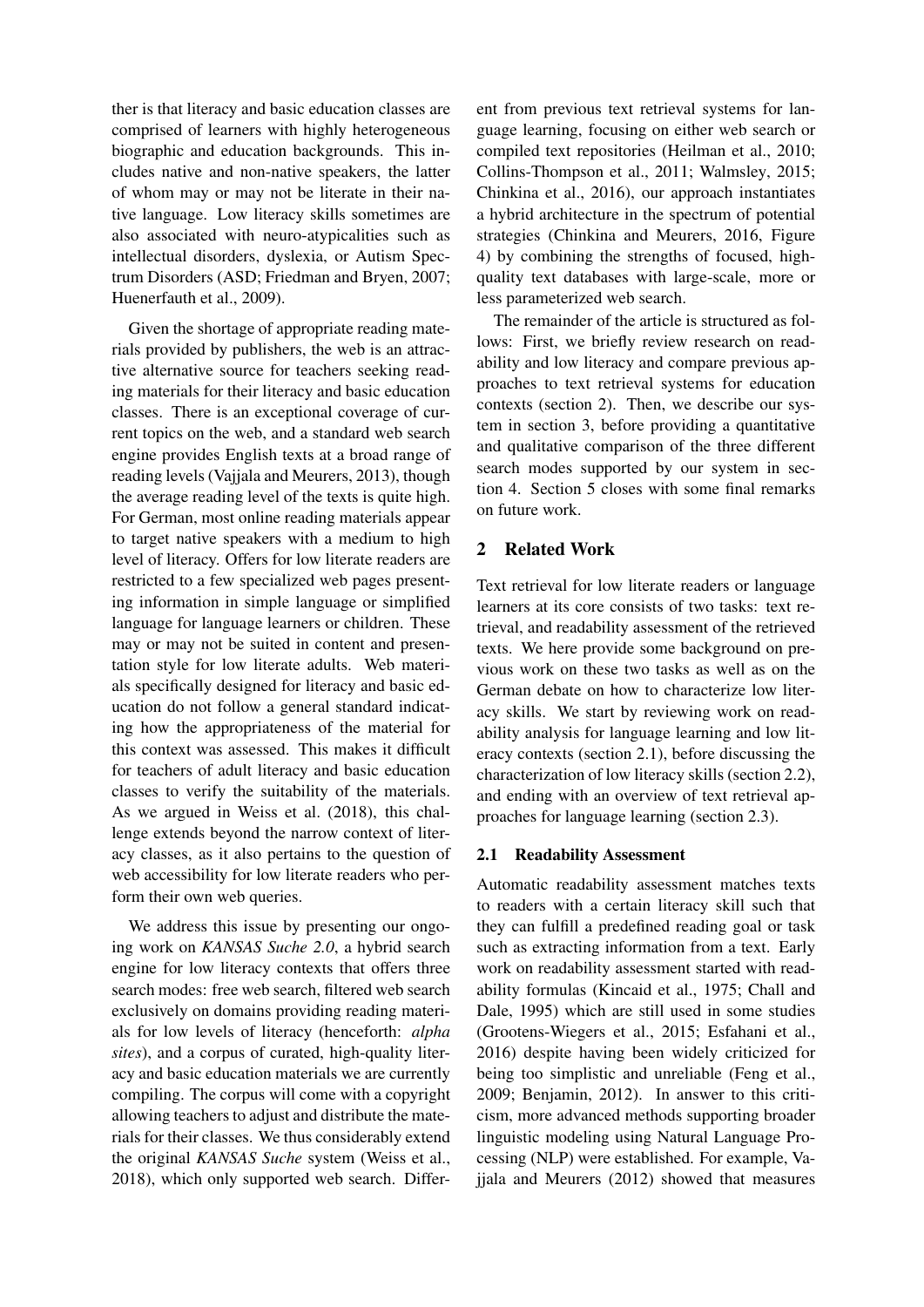of language complexity originally devised in Second Language Acquisition (SLA) research can successfully be adopted to the task of readability classification. An increasing amount of NLPbased research is being dedicated to the assessment of readability for different contexts, in particular for English [\(Feng et al.,](#page-13-7) [2010;](#page-13-7) [Crossley](#page-13-8) [et al.,](#page-13-8) [2011;](#page-13-8) [Xia et al.,](#page-15-5) [2016;](#page-15-5) [Chen and Meurers,](#page-13-9) [2017b\)](#page-13-9), with much less work on other languages, such as French, German, Italian, and Swedish (François and Fairon, [2012;](#page-13-10) [Weiss and Meurers,](#page-15-6) [2018;](#page-15-6) [Dell'Orletta et al.,](#page-13-11) [2011;](#page-13-11) Pilán et al., [2015\)](#page-14-10).

Automatic approaches to readability assessment at low literacy levels are less common, arguably also due to the lack of labeled training data for the highly heterogeneous group of adults with low literacy in their native language [\(Yaneva et al.,](#page-15-7) [2016b\)](#page-15-7). But there is research in this domain bringing in eye-tracking evidence to identify challenges and reading strategies for neuro-atypical readers with low literacy skills, such as people with dyslexia [\(Rello et al.,](#page-15-8) [2013a,](#page-15-8)[b\)](#page-15-9) or ASD [\(Yaneva](#page-15-10) [et al.,](#page-15-10) [2016a;](#page-15-10) [Eraslan et al.,](#page-13-12) [2017\)](#page-13-12). Two approaches should be mentioned that overcome the lack of available training data by implementing rules determined in previously developed guidelines for low literacy contexts. [Yaneva](#page-15-11) [\(2015\)](#page-15-11) presents a binary classification approach to determine the adherence of texts to Easy-to-read guidelines. Easy-to-read guidelines are designed to promote accessibility of reading materials for readers with cognitive disabilities such as 'Make It Simple' by [Freyhoff et al.](#page-13-13) [\(1998\)](#page-13-13) and 'Guidelines for Easy-to-read Materials' by [Nomura et al.](#page-14-11) [\(2010\)](#page-14-11). [Yaneva](#page-15-11) [\(2015\)](#page-15-11) applies this algorithm to web materials labeled as Easy-to-Read to investigate their compliance to the guidelines by [Freyhoff et al.](#page-13-13) [\(1998\)](#page-13-13). She shows that providers of Easy-to-Read materials overall adhere to the guidelines. This is an important finding since not all self-declared 'simple' reading materials on the web actually are suitable for readers with lower reading skills. For example, Simple Wikipedia was found to not be systematically simpler than Wikipedia (see, for example, Štajner et al.,  $2012$ , [Xu et al.,](#page-15-13)  $2015$ , and [Yaneva et al.,](#page-15-7) [2016b\)](#page-15-7), though [Vajjala and Meurers](#page-15-14) [\(2014\)](#page-15-14) illustrate that an analysis at the sentence level can identify relative complexity differences. While such research on the adherence of web materials to guidelines is an important contribution to the evaluation of web accessibility, it is less suit-

able for our education purposes, as it does not differentiate degrees of readability within the range of low literacy. In [Weiss et al.](#page-15-2) [\(2018\)](#page-15-2), we propose a rule-based classification approach for German following the analysis of texts for low literate readers in terms of the so-called Alpha Readability Levels introduced in the next section. As far as we are aware, this currently is the only automatic readability classification approach that differentiates degrees of readability at such low literacy levels.

#### <span id="page-2-0"></span>2.2 Characterizing Low Literacy Skills

According to recent large-scale studies, there is a high proportion of low literate readers in all age groups of the population in Germany (Schröter [and Bar-Kochva,](#page-15-15) [2019\)](#page-15-15). For the German working age population (18–64 years), three major studies further focused on investigating the parts of the working population with the lowest level of literacy skills. The *lea. – Literalitätsentwicklung von Arbeitskräften* [literacy development of workers] study carried out from 2008 to 2010, supported by the Federal Ministry of Education and Research, was the first national survey on reading and writing competencies in the German adult population.[2](#page-2-1) In this context, a scale of six *Alpha Levels* was developed to allow a fine grained measure of the lowest levels of literacy. These levels were empirically tested in the first *leo. – Level-One* study (Grotlüschen and Riekmann, [2011\)](#page-14-1), which was updated in 2018 (Grotlüschen et al., [2019\)](#page-14-0).<sup>[3](#page-2-2)</sup>

At Alpha Level 1, literacy is restricted to the level of individual letters and does not extend to the word level. At Alpha Level 2, literacy is restricted to individual words and does not extend to the sentence level. At Alpha Level 3, literacy is restricted to single sentences and does not extend to the text level. At Alpha Levels 4 to 6, literacy skills are sufficient to read and write increasingly longer and more complex texts. The descriptions of Alpha Levels in the *lea.* and *leo.* studies are ability-based, i.e., they focus on what someone at this literacy level can and cannot read or write. [Weiss and Geppert](#page-15-16) [\(2018\)](#page-15-16) used these descriptions to derive annotation guidelines for the assessment of texts rather than people, focusing on the Levels 3 to 6 relevant for characterizing texts. Based on those annotation guidelines, [Weiss et al.](#page-15-2) [\(2018\)](#page-15-2)

<span id="page-2-2"></span><span id="page-2-1"></span><sup>2</sup><https://blogs.epb.uni-hamburg.de/lea> <sup>3</sup><https://blogs.epb.uni-hamburg.de/leo>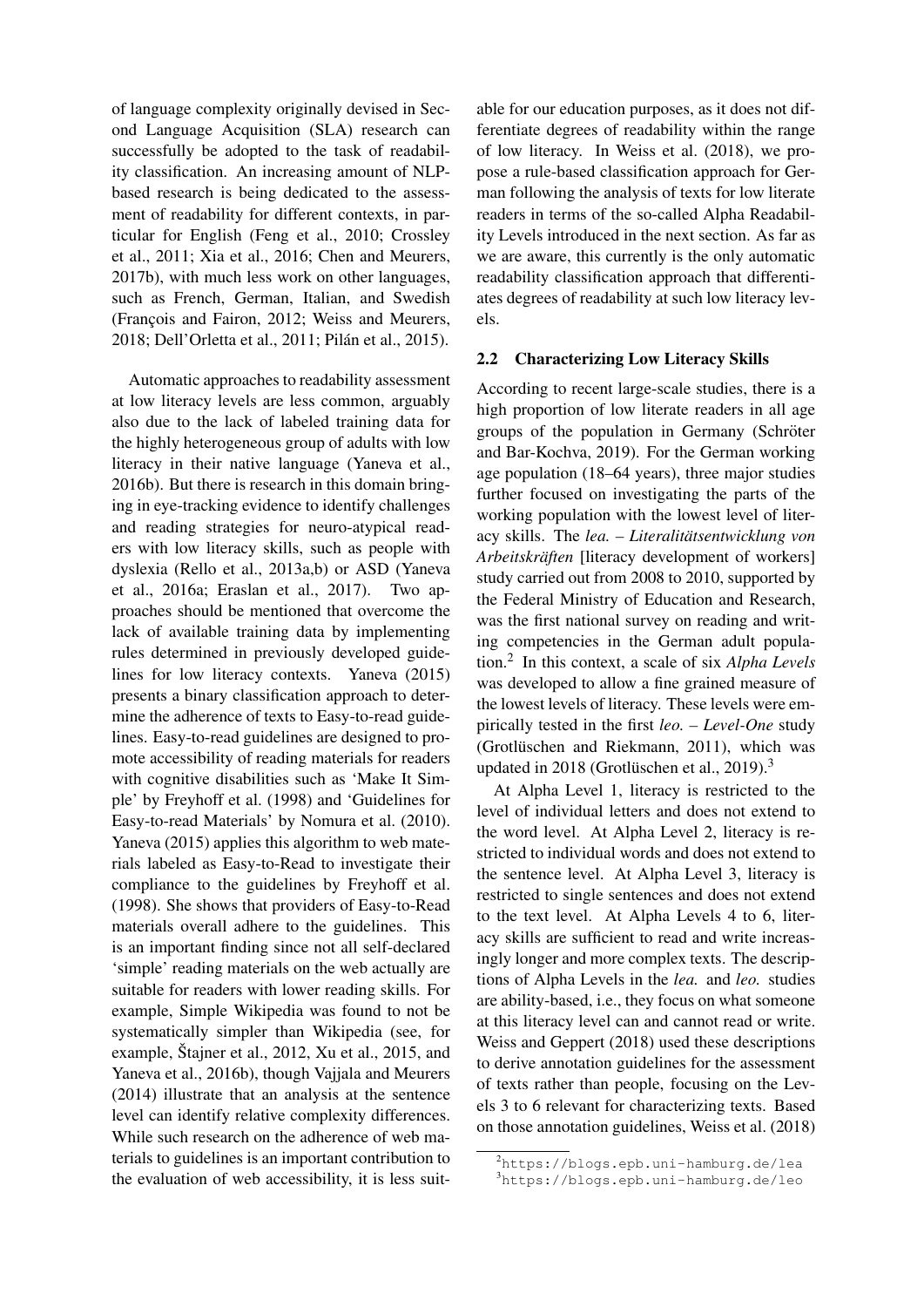developed a rule-based algorithm supporting the automatic classification of reading materials for low literacy contexts. They demonstrate that the classifier successfully approximates human judgments of Alpha Readability Levels as operationalized in [Weiss and Geppert](#page-15-16) [\(2018\)](#page-15-16).

While Alpha Levels 4 and higher still describe very low literacy skills, only Alpha Levels 1 to 3 constitute what has previously been referred to as *functional illiteracy* in the German adult literacy discourse: literacy skills at a level that only permits reading and writing below the text level. Literacy at this level is not sufficient to fulfill standard social requirements regarding written communication in the different domains of working and living [\(Decroll,](#page-13-14) [1981\)](#page-13-14). Grotlüschen et al.  $(2019)$  argue that the term functional illiteracy is stigmatizing and therefore ill-suited for use in adult education. Instead, they refer to *adults with low literacy skills* and *low literacy*. In the following, we will use the term *low literacy* in a broad sense to refer to literacy skills up to and including Alpha Level 6. To discuss literacy below the text level, i.e., Alpha Levels 1 to 3, we will make this explicit by referring to *low literacy in a narrow sense*.

## <span id="page-3-0"></span>2.3 Text Retrieval for Language Learning

A growing body of research is dedicated to the development of educational applications that provide reading materials for language and literacy acquisition. Many of them are forms of leveled search engines, i.e., information retrieval systems that perform some form of content-based web query and analyze the readability of the retrieved materials on the fly, often by using readability formulas as discussed in section [2.1.](#page-1-1) The readability level of the results is then displayed to the user as additional criterion for the text choice, the results are ranked according to the level, or a readability filter allows exclusion of hits with undesired readability levels. The majority of these systems are designed for English [\(Miltsakaki and Troutt,](#page-14-12) [2007;](#page-14-12) [Collins-](#page-13-1)[Thompson et al.,](#page-13-1) [2011;](#page-13-1) [Chinkina et al.,](#page-13-2) [2016\)](#page-13-2), although there are some notable exceptions for a few other languages [\(Nilsson and Borin,](#page-14-13) [2002;](#page-14-13) [Walms](#page-15-3)[ley,](#page-15-3) [2015;](#page-15-3) [Weiss et al.,](#page-15-2) [2018\)](#page-15-2). One of the main advantages of leveled web search engines is that they allow access to a broad bandwidth of texts that are always up-to-date. These are important features for the identification of interesting and relevant reading materials in educational contexts. Beyond the educational domain, leveled web search engines also contribute to web accessibility by allowing web users with low literacy skills to query web sites that are at a suitable reading level for their purposes. One example for such a system for literacy training is the original *KANSAS Suche* [\(Weiss et al.,](#page-15-2) [2018\)](#page-15-2). The system analyses web search results and assigns reading levels to them based on a rule-based algorithm which is specifically designed for low literate readers. Linguistic constructions can be (de-)prioritized to re-rank the search results.

The main drawback of such web-based approaches, however, is the lack of control of the quality of the content. This may lead to results that include incorrect or biased information or inappropriate materials, such as propaganda, racist or discriminating contents, or fake news. This issue may require the attentive eye of a teacher during the selection process. Query results may also include picture or video captions, forum threads, or shopping pages, which are unsuited as reading texts. To avoid such issues, many applications rely on restricted web searches on pre-defined websites, as is the case for FERN [\(Walmsley,](#page-15-3) [2015\)](#page-15-3) or net-Trekker [\(Huff,](#page-14-14) [2008\)](#page-14-14), which may also be crawled and analyzed beforehand, as in SyB [\(Chen and](#page-13-15) [Meurers,](#page-13-15) [2017a\)](#page-13-15).

Some systems extend their functionality beyond a leveled search engine and incorporate tutoring system functions. For example, the FERN search engine for Spanish [\(Walmsley,](#page-15-3) [2015\)](#page-15-3) provides an enhanced reading support by allowing readers to flag and look up unknown words and train new vocabulary in automatically generated training material. This relates to another type of educational application that provides reading materials for language and literacy acquisition: reading tutors. Such systems generally provide access to a collection of texts that have been collected and analyzed beforehand [\(Brown and Eskenazi,](#page-13-16) [2004;](#page-13-16) [Heilman et al.,](#page-14-15) [2008;](#page-14-15) [Johnson et al.,](#page-14-16) [2017\)](#page-14-16). The collections are usually a curated selection of highquality texts that are tailored towards the specific needs of the intended target group. To function as tutoring systems, the systems support interaction for specific tasks, e.g., reading comprehension or summarizing tasks. One example for such a system in the domain of literacy and basic education is iSTART-ALL, the Interactive Strategy Training for Active Reading and Thinking for Adult Liter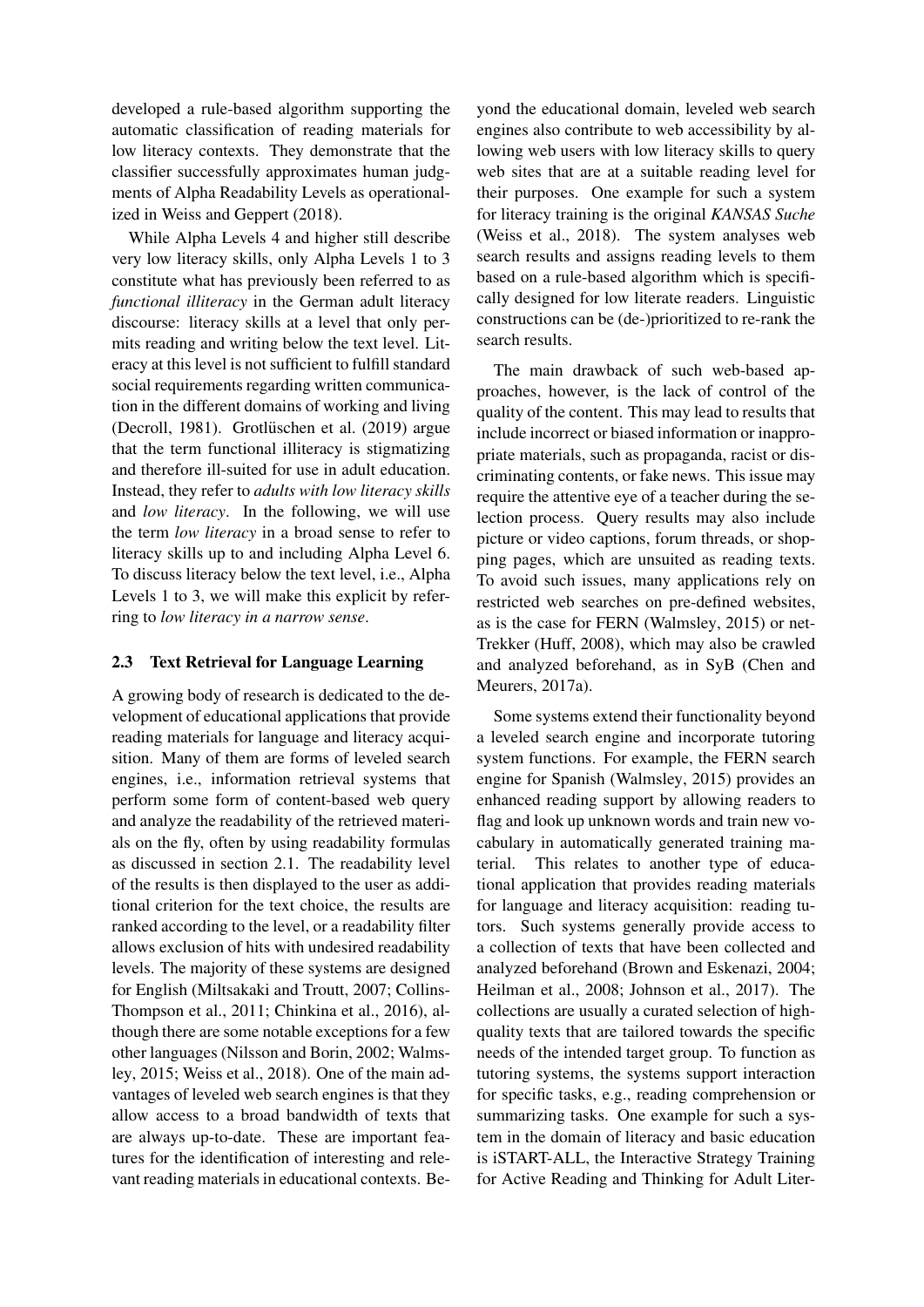acy Learners [\(Johnson et al.,](#page-14-16) [2017\)](#page-14-16). It is an intelligent tutoring system for reading comprehension with several practice modules, a text library, and an interactive narrative. It contains a set of 60 simplified news stories sampled from the California Distance Learning Project.[4](#page-4-1) They are specifically designed to address the interests and needs of adults with low literacy skills (technology, health, family). It offers summarizing and question asking training for these texts as well as an interactive narrative with integrated tasks and immediate corrective feedback. The greater quality of curated reading materials in reading tutors comes at the cost of drawing from a considerably more limited pool of reading materials, which may become obsolete quickly. Thus, leveled web search engines as well as reading tutors have complementary strengths and weaknesses. As we will demonstrate in the following, combining the two approaches can help obtain the best of both worlds.

## <span id="page-4-0"></span>3 Our System

We present *KANSAS Suche 2.0*, a hybrid search system for the retrieval of appropriate German reading materials for literacy and basic education classes. While these classes are typically designed for low literate native speakers, in practice, they are comprised of native- and non-native speakers of German.<sup>[5](#page-4-2)</sup> As the original *KANSAS Suche* [\(Weiss et al.,](#page-15-2) [2018\)](#page-15-2), which was inspired by *FLAIR* [\(Chinkina and Meurers,](#page-13-3) [2016;](#page-13-3) [Chink](#page-13-2)[ina et al.,](#page-13-2) [2016\)](#page-13-2), the updated system operates on the premise that users want to select reading materials in a way combining content queries with a specification of the linguistic forms that should be richly represented or not be included in the text. But *KANSAS Suche 2.0* is a hybrid system in the sense that it combines different search modes in order to overcome the individual weaknesses of web-based and corpus-based text retrieval outlined in the previous section.

More specifically, our system offers three different search modes: a) an unrestricted web search option to perform large-scale content queries on the web, b) a filtered web search to perform con-

tent queries on web pages specifically designed for low literacy and basic education purposes, and c) a corpus search mode to retrieve edited materials that have been pre-compiled specifically for the purpose of literacy and basic education courses. Users may flexibly switch between search modes if they find that for a specific search term the chosen search mode does not yield results satisfying their needs. In all three search modes, the new system allows users to re-rank search results based on the (de-)prioritization of linguistic constructions, just as in the original *KANSAS Suche*. The results are automatically leveled by readability in terms of an Alpha Level-based readability scale specifically tailored towards the needs of low literacy contexts following [Kretschmann and](#page-14-17) [Wieken](#page-14-17) [\(2010\)](#page-14-17) and [Gausche et al.](#page-14-18) [\(2014\)](#page-14-18), as detailed in [Weiss et al.](#page-15-2) [\(2018\)](#page-15-2). This readability classification may be used to further filter results, to align them with the reading competencies of the intended reader. Users can also upload their own corpora to re-rank the texts in them based on their linguistic characteristics and automatically compute their Alpha Readability Levels. We understand this upload functionality as an additional feature rather than a separate search mode because it does not provide a content search and does not differ from the corpus search mode in terms of its strengths and weaknesses. Accordingly, it will not receive a separate mention in the discussion of search modes below.

### 3.1 Workflow & Technical Implementation

*KANSAS Suche 2.0* is a web-based application that is fully implemented in Java. Its workflow is illustrated in Figure [1.](#page-5-0) The basic architecture remains similar to the original *KANSAS Suche*, see [Weiss et al.](#page-15-2) [\(2018\)](#page-15-2) for comparison, but has been heavily extended in order to accommodate the additional search options offered by our system. The user can enter a search term and start a search request which is communicated from the client to the server using Remote Procedure Calls.

The front end, based on the Google Web Toolkit  $(GWT)^6$  $(GWT)^6$  and GWT Material Design<sup>[7](#page-4-4)</sup>, is shown in Figure [2.](#page-6-0)<sup>[8](#page-4-5)</sup> It allows users to choose between the three search modes: unrestricted web search, filtered web search on *alpha sites*, and corpus search

<span id="page-4-2"></span><span id="page-4-1"></span><sup>4</sup><http://www.cdlponline.org>

<sup>5</sup>There also are literacy and basic education classes specifically designed to prepare newly immigrated people and refugees for integration courses. Our system is being designed with a focus on traditional literacy and basic education classes. While our system is not specifically targeting German as a second language learners, it is plausible to assume that our target readers include native and non-native speakers.

<span id="page-4-3"></span><sup>6</sup><http://www.gwtproject.org>

<span id="page-4-5"></span><span id="page-4-4"></span><sup>7</sup><https://github.com/GwtMaterialDesign>

<sup>&</sup>lt;sup>8</sup>Note that the actual front end is in German. For illustration purposes, we here translated it into English.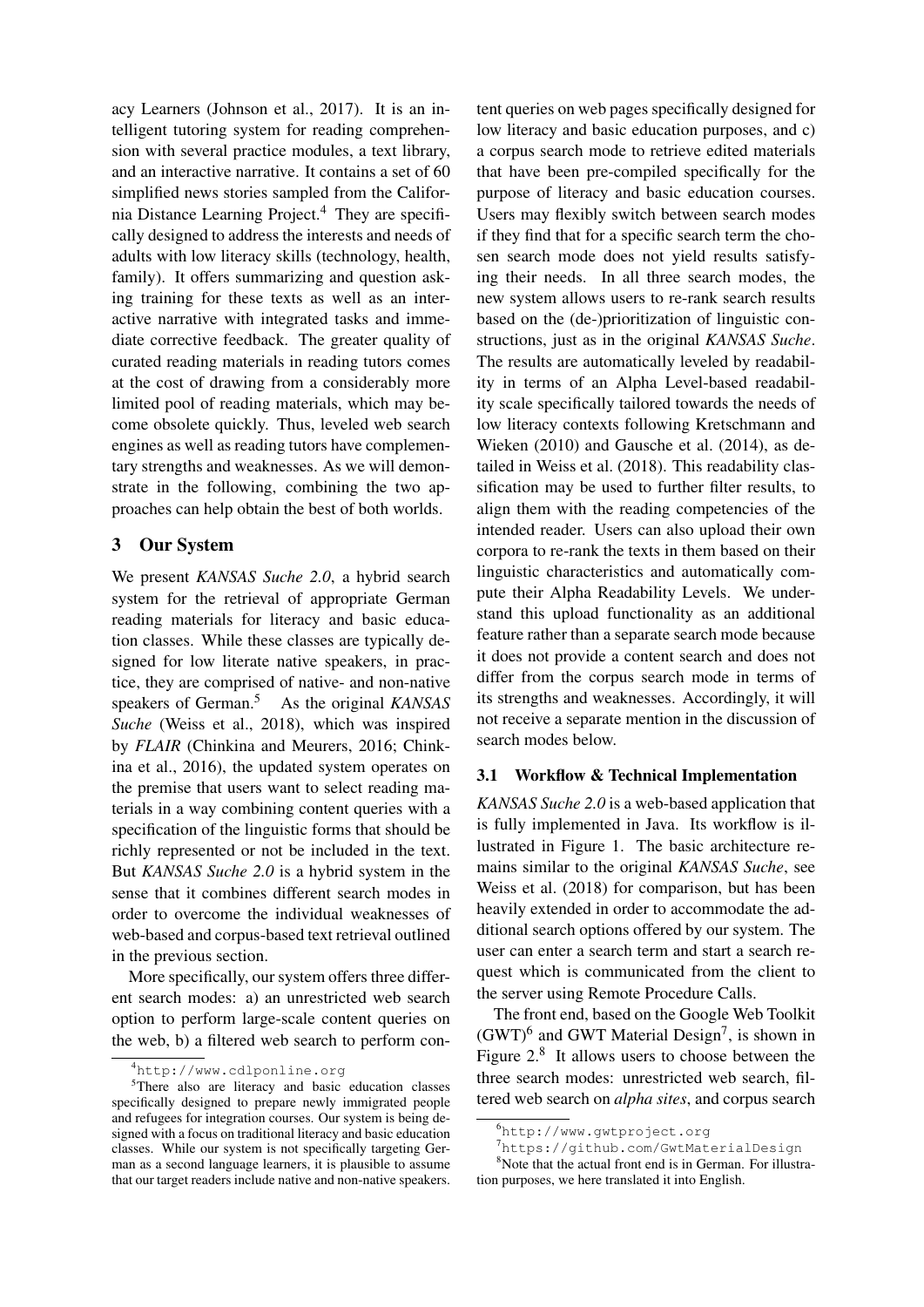

<span id="page-5-0"></span>Figure 1: System workflow including web search and corpus search components

as well as the option to upload their own corpus. In the case of an unrestricted or filtered web search, the request is communicated to Microsoft Azure's BING Web Search API (version  $5.0$ )<sup>[9](#page-5-1)</sup> and further processed at runtime. The text content of each web page is then retrieved using the Boilerpipe Java API (Kohlschlütter et al., [2010\)](#page-14-19).<sup>[10](#page-5-2)</sup> We remove links, meta information, and embedded advertisements. The NLP analysis is then performed using the Stanford CoreNLP API [\(Manning et al.,](#page-14-20) [2014\)](#page-14-20). We identify linguistic constructions with TregEx patterns [\(Levy and Andrew,](#page-14-21) [2006\)](#page-14-21) we defined. The linguistic annotation is also used to extract all information for the readability classification. We use the algorithm developed for *KANSAS Suche* [\(Weiss et al.,](#page-15-2) [2018\)](#page-15-2), currently the only automatic approach we are aware of for determining readability levels for low literate readers in German. The resulting list of analyzed and readability-classified documents is then returned to the client side. The user can re-rank the results based on the (de-)prioritization of linguistic constructions, filter them by Alpha Readability Level, or use the system's visualization to inspect the search results. For re-ranking we use the BM25 IR algorithm [\(Robertsin and Walker,](#page-15-17) [1994\)](#page-15-17).

The corpus search follows a separate workflow on the server side which will be elaborated on in more detail in section [3.3](#page-6-1) after discussing the filtered web search in section [3.2.](#page-5-3)

#### <span id="page-5-3"></span>3.2 The Filtered Web Search

While the web provides access to a broad variety of up-to-date content, an unrestricted web search may also retrieve various types of inappropriate material. Not all search results are reading materials (sales pages, advertisement, videos, etc.), many reading materials on the web require high literacy skills, and some of the sufficiently easy reading materials contain incorrect or biased information. However, there are several web pages specialized in providing reading materials for language learners, children, or adults with low literacy skills in their native language. One option to improve web search results thus is to ensure that queries are processed so that they produce results from such web pages.

We provide the option to focus the web search on a pre-compiled list of *alpha sites*, i.e., web pages providing reading materials for readers with low literacy skills. For this, we use BING's built-in search operator site, which restricts the search to the specified domain. The or operator can be used to broaden the restriction to multiple domains. The following example illustrates this by restricting the web search for *Bundestag* ("German parliament") to the web pages of the German public international broadcaster *Deutsche Welle* (DW) and the web pages of the German Federal Agency for Civic Education *Bundeszentrale für politische Bildung* (BPB):

> (site:www.dw.com or site:www.bpb.de) Bundestag

The site operator is a standard operator of most major search engines and could be directly specified using exactly this syntax by the users. In *KANSAS Suche 2.0* we integrate a special option to promote its use for a series of specific websites for three reasons. First, the site operator and the use of operators in search engine queries overall are relatively unknown to the majority of search engine users. Allowing users to specify a query with a site operator through a check box in our user interface makes this feature more accessible. Second, while specifying multiple sites is possible using the or operator, it becomes increasingly cumbersome the more domains are added. Having a shortcut for suitable web sites considerably increases ease of use. Third, there are a number of web pages that offer materials for low literacy classes, but many of them will not be know to the

<span id="page-5-1"></span><sup>9</sup>[https://azure.microsoft.com/](https://azure.microsoft.com/en-us/services/cognitive-services/bing-web-search-api) [en-us/services/cognitive-services/](https://azure.microsoft.com/en-us/services/cognitive-services/bing-web-search-api) [bing-web-search-api](https://azure.microsoft.com/en-us/services/cognitive-services/bing-web-search-api)

<span id="page-5-2"></span><sup>10</sup><https://boilerpipe-web.appspot.com>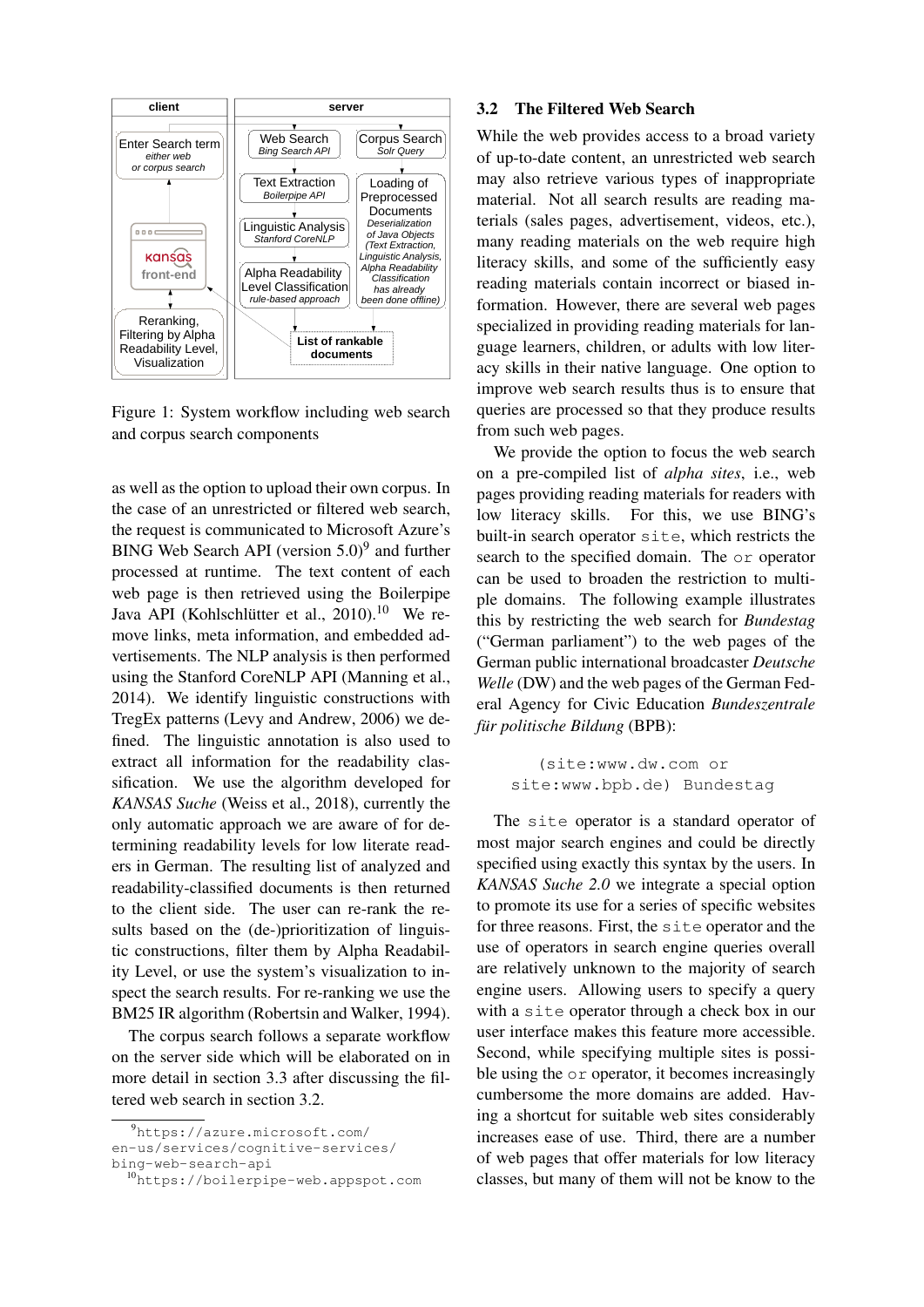

<span id="page-6-0"></span>Figure 2: *KANSAS Suche 2.0* search mode options set to web query for *Staat* ("state") on 30 *alpha sites*.

user and some cannot be directly accessed by a search engine, as discussed in more detail below. Our list of *alpha sites* makes it possible to quickly access a broad selection of relevant web sites that are compatible with the functionality of *KANSAS Suche 2.0*.

To compile our list of *alpha sites*, we surveyed 75 web sites that provide reading materials for low literacy contexts. Not all of them are wellsuited for the envisioned use case. We excluded web pages that offer little content (fewer than three texts), require prior registration, or predominantly offer training exercises at or below the word level rather than texts. While the latter may in principle be interesting for teachers of literacy and basic education classes, they are ill-suited for the kind of service provided by our system. The linguistic constructions that we allow the teacher or user to (de-)prioritize often target the phrase or clause level and do not make sense for individual words. However, by far the biggest drop in the number of potentially relevant web sites resulted from the fact that many web sites are designed in such a way that the materials they offer are not crawled and indexed by search engines at all. Since the material on these web sites cannot be found by search engines, it makes no sense to include them as *alpha sites* in our system.

At the end of our survey, we were left with six domains that are both relevant as accessible. This includes lexicons, news, and magazine articles in simple German ([lebenshilfe.](lebenshilfe.de/de/leichte-sprache)

[de/de/leichte-sprache](lebenshilfe.de/de/leichte-sprache), [hurraki.de/](hurraki.de/wiki) [wiki](hurraki.de/wiki), <nachrichtenleicht.de>), texts written for children (<klexikon.zum.de>, [geo.](geo.de/geolino) [de/geolino](geo.de/geolino)), and texts for German as a Second Language learners (<deutsch-perfekt.com>). While this is a relatively short list compared to the number of web sites in our initial survey, these sites provide access to 34,100 materials, as identified by entering a BING search using the relevant operator specification without a specific content search term. The fact that we found so few suitable domains also showcases that the search functionality with a pre-compiled list goes beyond what could readily be achieved by a user thinking about potentially interesting sites and manually spelling out a query using the site operator. We are continuously working on expanding the list of *alpha sites* used by the system and welcome any information about missing options.

# <span id="page-6-1"></span>3.3 The Corpus Search

While there are some web sites dedicated to the distribution of reading materials for low literate readers, high-quality open source materials for literacy and basic education classes are relatively scarce. Even where materials are available, the question under which conditions teachers may alter and distribute materials often remains unclear. We want to address this issue by providing the option to specifically query for high-quality materials that have been provided as open educational resources with a corresponding license. For this,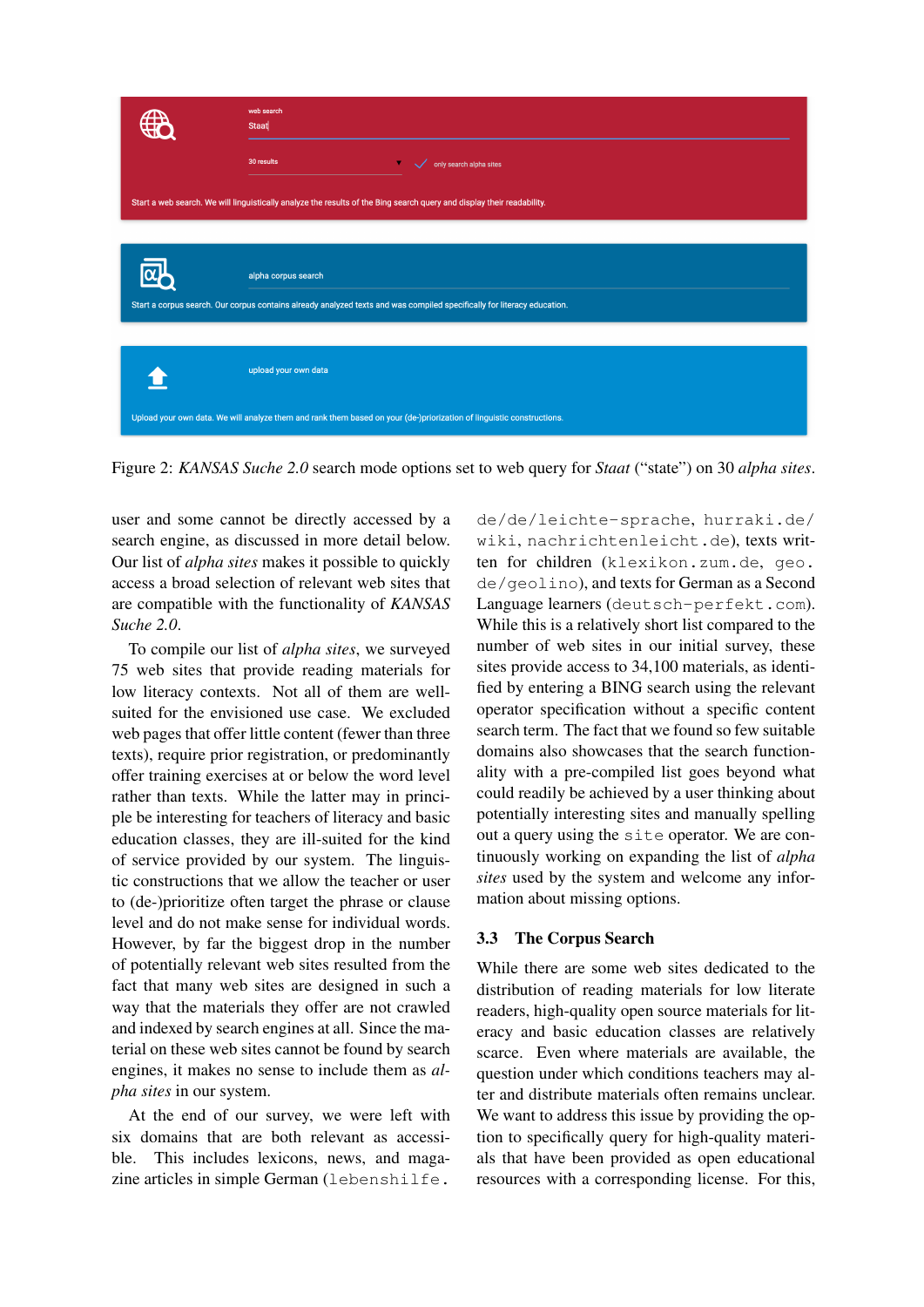we are currently assembling a collection of such materials in collaboration with institutions creating materials for literacy and basic education.

In our system, this collection may be accessed through the same interface as the unrestricted and the filtered web search. On the server side, however, a separate pipeline is involved, as illustrated in Figure [1.](#page-5-0) Unlike the web search processing the retrieved web data on the run, the corpus search accesses already analyzed data. For this, we first perform the relevant linguistic analyses on the reading materials offline using the same NLP pipeline and readability classification as for the web search.

We use an Apache Solr index to make the corpus accessible to content queries. $11$  Solr is a query platform for full-text indexing and highperformance search. It is based on the Lucene search library and can be easily integrated into Java applications. When a query request for the corpus search is sent by the user, the search results are fetched from that local Apache Solr index. In order to load the preprocessed documents into a Solr index, we transform each document into an XML file. We add a metaPath element which contains the name of the project responsible for the creation of the material, the author's name and the title. Additionally, we assign a text de attribute to each text element, which ensures that Solr recognizes the text as German and applies the corresponding linguistic processing. The following tokenizer and filter factories, which are provided by Solr, have been set in the schema file of the index:

- StandardTokenizerFactory splits the text into tokens.
- LowerCaseFilterFactory converts all tokens into lowercase to allow case-insensitive matching.
- StopFilterFactory removes all the words given in a predefined list of German stop words provided by the Snowball Project. $^{12}$  $^{12}$  $^{12}$

### GermanNormalizationFilterFactory

normalizes the German special characters  $\ddot{a}$ ,  $\ddot{o}$ ,  $\ddot{u}$ , and  $\ddot{b}$ .

# GermanLightStemFilterFactory stems the tokens using the light stemming algorithm im-plemented by the University of Neuchâtel.<sup>[13](#page-7-3)</sup>

This ensures that the texts are recognized, processed, and indexed as German, which will improve the query results. Given a query, Solr returns the relevant text ids and the system can then deserialize the documents given the returned ids. Just as for the web search, the list of documents then is passed to the front-end, where the user can rerank, filter, and visualize the results.

We are still in the process of compiling the collection of high quality reading materials specifically designed for low literacy contexts. To be able to test our pipeline and evaluate the performance of the different search modes already at this stage, we use a test corpus of 10,012 texts crawled from web sites providing reading materials for low literate readers, compiled for the original *KANSAS Suche* [\(Weiss et al.,](#page-15-2) [2018\)](#page-15-2). We cleaned the corpus in a semi-automatic approach, in which we separated texts that had been extracted together and excluded non-reading materials. While we are confident that the degree of preprocessing is sufficient to demonstrate the benefits of our future corpus when compared to the web search options, it should be kept in mind that the current results are only a first approximation. The pilot corpus was only minimally cleaned so that it may still contain, for example, advertisement that would not be included in the high quality corpus being built. The pilot corpus also lacks explicit copyright information and thus is unsuitable outside of scientific analysis and demonstration purposes.

### <span id="page-7-0"></span>4 Comparison of Search Modes

Our system combines three search modes that have complementing strengths and weaknesses. Unrestricted web search can access a vast quantity of material, yet, most of it is not designed for low literate readers. Also, the lack of quality control may yield many unsuitable results for certain search terms, for example, those prone to elicit advertising. In contrast, restricted searches or corpus searches draw results from a considerably smaller pool of documents. Thus, although it stands to reason that the retrieved text results are of more consistent, higher quality and more likely to be at ap-

<span id="page-7-1"></span><sup>11</sup><http://lucene.apache.org/solr>

<span id="page-7-2"></span><sup>12</sup><http://snowball.tartarus.org>

<span id="page-7-3"></span><sup>13</sup>[http://members.unine.ch/jacques.](http://members.unine.ch/jacques.savoy/clef) [savoy/clef](http://members.unine.ch/jacques.savoy/clef)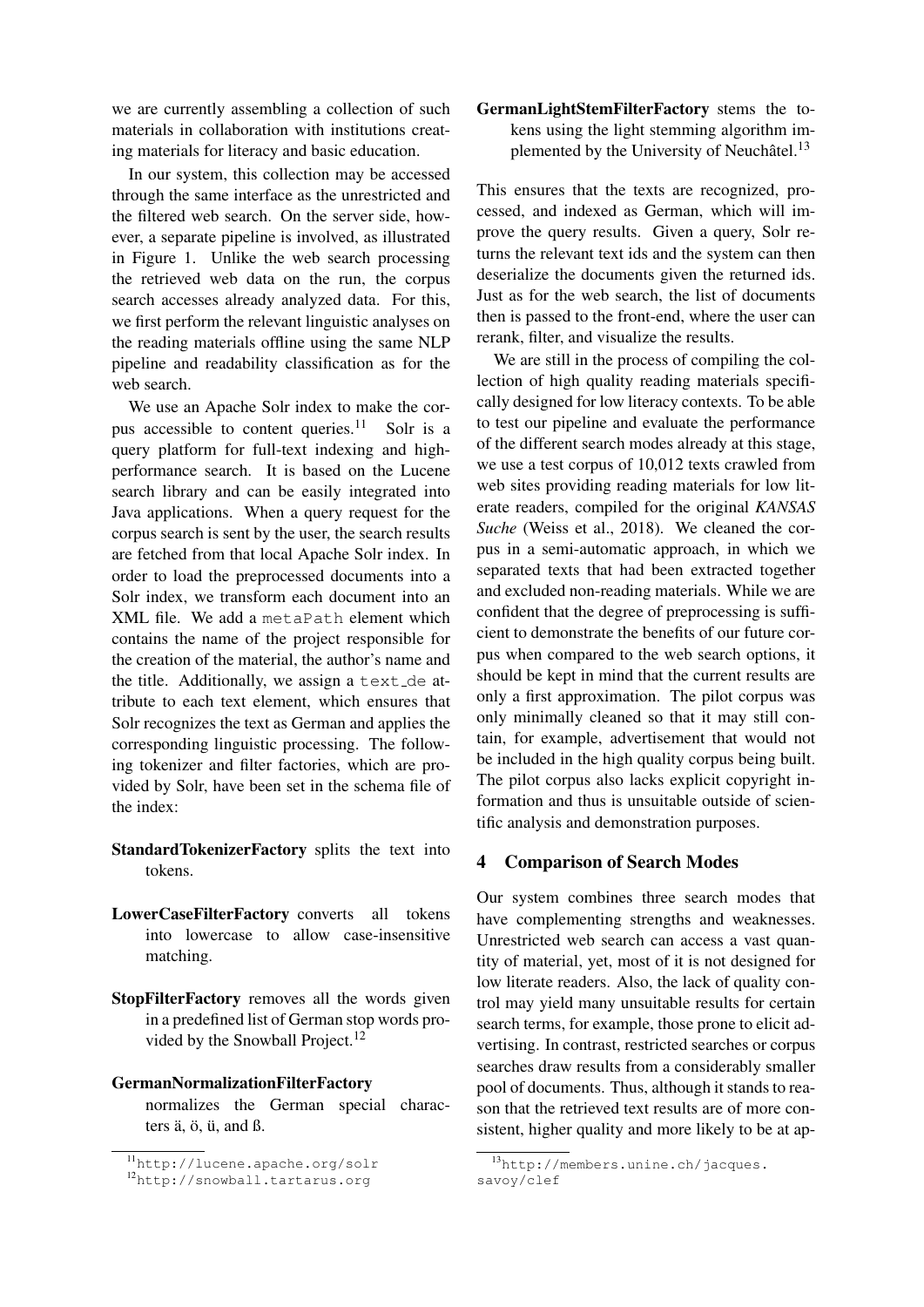propriate reading levels for our target users, there may be too few results.

To test these assumptions and see how the strengths and weaknesses play out across several queries, we compared the three search modes with regard to three criteria:

- Coverage Does the search mode return enough results to satisfy a query request?
- Readability Are the retrieved texts readable for low literate readers?
- Suitability Are the retrieved texts suitable as teaching materials?

While the first criterion addresses a question of general interest for text retrieval systems, the other two are more specifically tailored towards the needs of our system as a retrieval system for low literacy contexts. We expect all three search modes to show satisfactory performance in general, but to exhibit the strengths and weaknesses hypothesized above.

### 4.1 Set-Up

For each search mode, we queried ten search terms requesting 30 results per term. The ten search terms were obtained by randomly sampling from a list of candidate terms that was compiled from the basic vocabulary list for illiteracy teaching by [Bockrath and Hubertus](#page-13-17) [\(2014\)](#page-13-17). The selection criterion for candidate terms was to identify nouns that in a wider sense relate to topics of basic education such as finance, health, politics, and society. The final list consists of the intersection of candidate terms selected by two researchers. The final ten search terms used in our evaluation are: *Alkohol* ("alcohol"), *Deutschkurs* ("German course"), *Erkältung* ("common cold"), *Heimat* ("home(land)"), *Internet* ("internet"), *Kirche* ("church"), *Liebe* ("love"), *Polizei* ("police"), *Radio* ("radio"), and *Staat* ("state"). In the following, all search terms will be referred to by their English translation.

All texts were then automatically analyzed and rated by the readability classifier used in our system. We calculated their Alpha Readability Level – both including and excluding the text length criterion of [Weiss et al.](#page-15-2) [\(2018\)](#page-15-2) based on [Gausche](#page-14-18) [et al.](#page-14-18) [\(2014\)](#page-14-18); [Kretschmann and Wieken](#page-14-17) [\(2010\)](#page-14-17), since we found that many materials for low literate readers available on the web do not adhere to

the text length criterion. Since texts may be relatively easily shortened by teachers before using them for literacy and basic education classes, we include both sets in our evaluation.

#### 4.2 Coverage of Retrieved Text

Our first evaluation criterion concerns the coverage of retrieved material across search terms. While the unlimited web search (referred to as "www") draws from a broad pool of available data, the restricted web search ("filter") and the corpus search ("corpus") are based on a considerably more restricted set of texts. Therefore, we first investigated to which extent the different search modes are capable of providing the requested number of results across search terms.

Overall, we obtained 817 texts for the requested 900 results. While the unrestricted web search returned the requested number of 30 results for each search term (i.e., overall 300 texts), the corpus search only retrieved 261 texts and the filtered web-search 256 texts. The latter search modes struggled to provide enough texts for the search terms *Deutschkurs* ("German course"), *Erkältung* ("common cold"). As shown in Figure [3,](#page-8-0) the corpus search returns only nine for the former and 12 results for the latter term, while the filtered search identifies seven and nine results, respectively. For the other eight search terms, all three search modes retrieve the requested 30 results.

The results indicate that with regard to plain coverage, the web search outperforms the two re-



<span id="page-8-0"></span>Figure 3: Results per term across search modes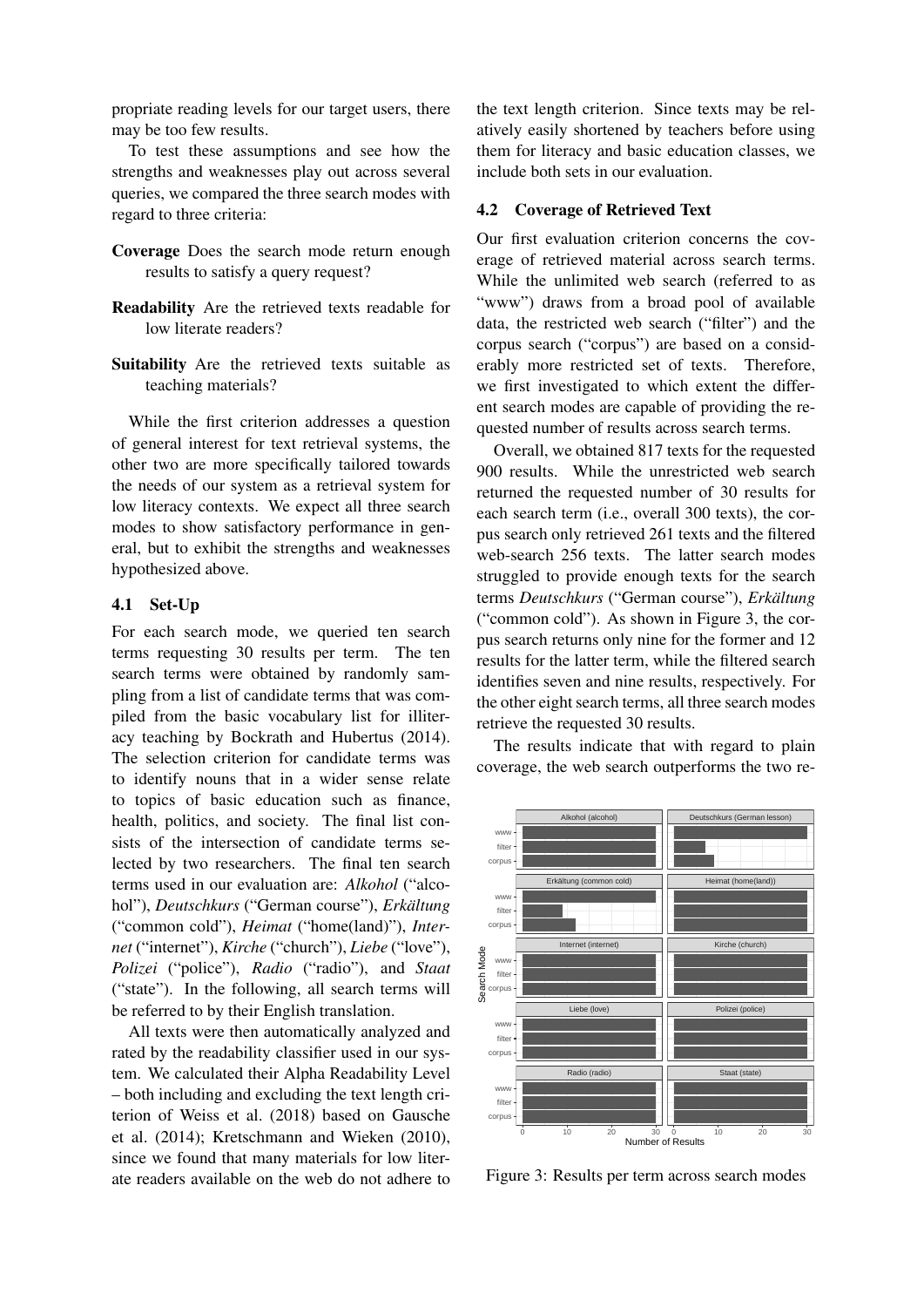stricted search modes. This is expected since neither the filtered web search nor the corpus search have access to the vast number of documents accessible to the unrestricted web search. However, they do provide the requested number of results for the majority of queries, illustrating that even the more restrictive search options may well provide sufficient coverage for many likely search terms.

### 4.3 Readability of Retrieved Texts

The second criterion that is essential for our comparison is the readability of the retrieved texts on a readability scale for low literacy. For this, we used the readability classifier integrated in our system to assess the Alpha Level of each text, once with and once without the text length criterion. Tables [1](#page-9-0) and [2](#page-9-1) show the overall representation of Alpha Readability Levels aggregated over search terms for each search mode including and ignoring text length as a rating criterion.

| Alpha Level | WWW    | Filter | Corpus |
|-------------|--------|--------|--------|
| Alpha 3     | 0.00%  | 0.39%  | 4.98%  |
| Alpha 4     | 19.00% | 15.23% | 35.25% |
| Alpha 5     | 14.33% | 8.20%  | 14.56% |
| Alpha 6     | 10.00% | 7.42%  | 8.43%  |
| No Alpha    | 56.67% | 68.75% | 36.78% |

<span id="page-9-0"></span>Table 1: Distribution of Alpha Readability Levels *including* text length across search modes

| Alpha Level | WWW    | Filter | Corpus |
|-------------|--------|--------|--------|
| Alpha 3     | 1.00%  | 4.30%  | 13.41% |
| Alpha 4     | 49.67% | 53.91% | 50.19% |
| Alpha 5     | 21.00% | 22.66% | 18.77% |
| Alpha 6     | 2.00%  | 10.16% | 7.28%  |
| No Alpha    | 26.33% | 8.98%  | 10.34% |

<span id="page-9-1"></span>Table 2: Distribution of Alpha Readability Levels *ignoring* text length across search modes

As expected, the unrestricted web search elicits a high percentage of texts that are above the level of low literate readers. 56.67% of texts are rated as No Alpha and not a single text receives the rating Alpha 3. When ignoring text length, the rate of No Alpha texts drops to 26.33% but there are still only 1.00% Alpha 3 texts. It should be noted, though, that 49.67% of results are rated as Alpha 4 when ignoring text length, indicating that the unrestricted web search is not completely unsuitable

for the retrieval of low literacy reading materials even though there is clear room for improvement.

The filtered web search does not seem to perform much better at first glance. On the contrary, with 68.75% it shows the overall highest rate of No Alpha labeled texts when including the text length criterion and it retrieves only 0.39% Alpha 3 texts. However, when ignoring text length, the rate of No Alpha texts drops to 8.98% – the lowest rate of No Alpha texts observed across all three search modes. It also retrieves 4.30% of Alpha 3 texts and 53.91% of Alpha 4 texts. This shows that while many of the texts found by the filtered web search seem to be too long, they are otherwise better suited for the needs of low literate readers than texts found with the unrestricted web search.

The corpus search exhibits the lowest rate of No Alpha texts (36.78%) and the highest rate of Alpha 3 and Alpha 4 texts (4.98% and 35.25%, respectively) when including the text length criterion. Without it, the rate of Alpha 3 texts even rises to 13.41%. Interestingly, though, it has a slightly higher rate of No Alpha texts than the filtered web search. That the corpus contains texts that are beyond the Alpha Levels at first may seem counterintuitive. However, the test corpus also includes texts written for language learners which may very well exceed the Alpha Levels. Considering that the majority of texts identified by this search mode are within the reach of low literate readers, this is not an issue for the test corpus. The selection of suitable materials does yield more fitting results in terms of readability.

Figure [4](#page-10-0) shows the distribution of Alpha Readability Levels ignoring text length across search terms. It can be seen that for all search terms, Alpha Level 4 is systematically the most commonly retrieved level. A few patterns relating search terms and elicited Alpha Levels can be observed. *Deutschkurs* ("German course"), *Erkältung* ("common cold") elicit notably fewer Alpha 4 texts, which is due to the lack of coverage in the filtered web and the corpus search. Other than that, *Polizei* ("police") elicits by far the least No Alpha texts and among the most Alpha 3 and Alpha 4 texts, indicating that texts retrieved for this topic are overall better suited for low literacy levels. In contrast, *Radio* ("radio") elicits most No Alpha texts and among the least Alpha 3 texts. However, it also exhibits the highest rate of Alpha 4 texts. Thus, overall it seems that the distribution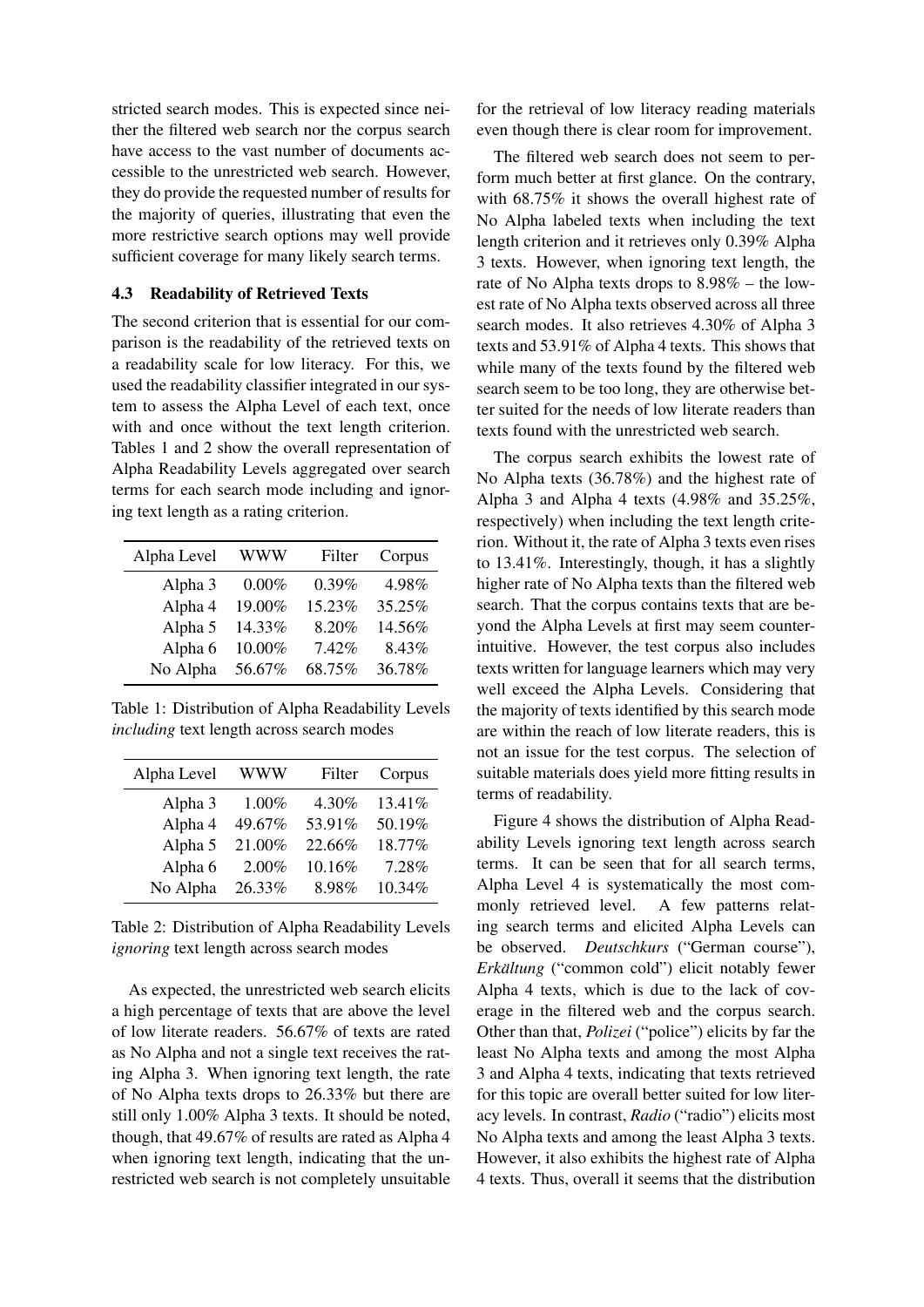

<span id="page-10-0"></span>Figure 4: Distribution of query results across search terms by Alpha Level (ignoring text length)

of Alpha Readability Levels is comparable across search terms. This is in line with our expectations, given that all terms were drawn from a list of basic German vocabulary.

### 4.4 Suitability of Retrieved Texts

Our final criterion concerns the suitability of texts for reading purposes. As mentioned, some materials from the web are ill-suited as reading materials for literacy and basic education classes. Search results may not be reading materials but rather sales pages, advertisement, or videos. Certain search terms, such as those denoting purchasable items, such as *Radio* ("radio"), are more likely to yield such results than others. Other terms, such as those relating to politics, may be prone to elicit biased materials or texts containing misinformation. The challenge of suitability has already been recognized in previous web-search based systems, such as FERN [\(Walmsley,](#page-15-3) [2015\)](#page-15-3) or netTrekker [\(Huff,](#page-14-14) [2008\)](#page-14-14), where it was addressed by restricting the web search to manually verified web pages.

We investigated to which extent suitability of contents is an issue for our search modes by manually labeling materials as suitable or unsuitable on a stratified sample of the full set of queries that samples across search modes, search terms, and Alpha Readability Levels (N=451). Note that since Alpha Readability Levels are not evenly distributed across search modes, the stratified sample does not contain the same number of hits for each search term. However, each search mode is represented approximately evenly with 159 results for the corpus search, 142 for the filtered web search, and 150 for the unrestricted web search.

On this sample, we let two human annotators flag search results as unsuitable, if they were a) advertisement, b) brief captions of a video or figure, c) or a hub for other web pages on the topic. Such hub pages linking to relevant topics are not unsuitable per se, in the way advertisement or brief captions are. However, since the point of a search engine such as *KANSAS Suche 2.0* is to analyze the web resource itself rather than the pages being linked to on the page, such pages are unsuitable. Since the reliable evaluation of bias and misinformation is beyond the scope of this paper, we excluded this aspect from our evaluation. We also discarded materials as not suitable if they neither contained the search term nor a synonym to the search term. Since the information retrieval algorithm used in our corpus search is less sophisticated than the one used by BING, stemming mistakes can lead to such unrelated and thus unsuitable results. Finally, we restricted texts to 1,500 words and flagged everything beyond that as unsuitable. This is based on the practical consideration that it would take teachers too much time to review such long texts for suitability – but this rule only became relevant for six texts from the corpus, which contained full chapters from booklets on basic education matters written in simplified language.

Based on this definition of suitability that we specifically fitted for the needs of our system, our two annotators show a prevalence and bias corrected Cohen's kappa of  $\kappa = 0.765$ . For the following evaluation of suitability, we only considered texts as not suitable if both annotators flagged them as such. Results that have been classified as unsuitable by only one annotator were treated as suitable materials. This resulted in overall 137 texts being flagged as not suitable, i.e., 30.38% of all search results. When splitting these results across search modes, we find that the unrestricted web search has the highest rate of unsuitable results: 52.70% of all retrieved materials were identified as not suitable. In contrast, only 8.80% of the corpus search results were labeled as unsuitable. For the filtered web search, the percentage of unsuitable materials lies between these two extremes, at 31.00%. Figure [5](#page-11-0) shows the distribution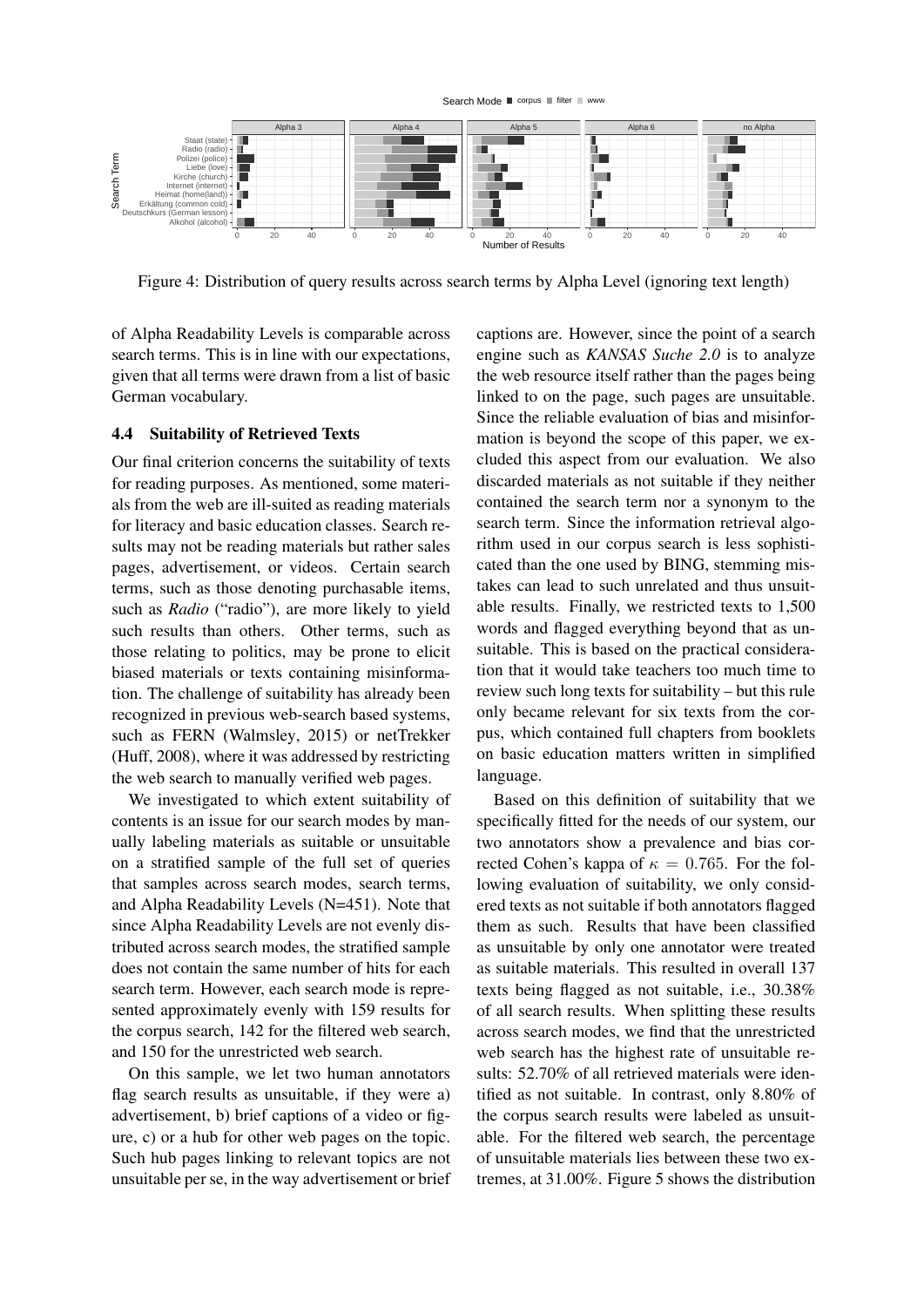

<span id="page-11-0"></span>Figure 5: Suitability of sample texts (N=451) across search modes by query term

of suitable and not suitable materials across search modes split by search terms. As can be seen, some search terms elicit more unsuitable materials than others. *Deutschkurs* ("German course"), for example, contains by far more unsuitable than suitable materials for both web searches. This puts our previous findings into perspective that the unrestricted web search has higher coverage for this term than the corpus search. At least for the sample analyzed here, the corpus search retrieves considerably more suitable texts than either web search, despite its lower overall coverage.<sup>[14](#page-11-1)</sup> The terms *Heimat* ("home(land)"), *Internet* ("internet"), and *Radio* ("radio") also seem to be particularly prone to yield unsuitable materials in an unrestricted web search.

But not all search terms elicit high numbers of unsuitable results in the unrestricted web search, see for example *Alkohol* ("alcohol"), *Erkältung* ("common cold"), and *Staat* ("state"). With for some exceptions, such as *Erkältung* ("common" cold") and *Heimat* ("home(land)"), the filtered corpus search behaves similar to the unrestricted corpus search with regard to retrieving suitable materials. The corpus search clearly outperforms both web-based approaches in terms of suitability. The only term that elicits a notable quantity of unsuitable materials is *Heimat* ("home(land)"), for which the corpus includes some advertisement texts expressed in plain language. For all other search terms, corpus materials flagged as unsuitable were so based on their length.

Figure [6](#page-12-3) displays the distribution of suitable and unsuitable materials across search modes split by readability level ignoring text length. It shows, that more than half of the Alpha Level 4 texts found in the unrestricted web search as well as approximately half of those found in the filtered web search are actually unsuitable. Similarly, a considerable number of Alpha Level 5 and nearly all Alpha Level 6 texts retrieved by the unrestricted web search in our sample are flagged as unsuitable. This puts the previous findings concerning the readability of search results into a new perspective. After excluding unsuitable results, both web searches yield considerably fewer results that are readable for low literacy levels as compared to the corpus search.

### 4.5 Discussion

The comparison of search modes confirmed our initial assumptions about the strengths and weaknesses of the different approaches. The unrestricted web search has the broadest plain coverage but elicits considerably more texts which require too high literacy skills or contain unsuitable materials. Although it retrieves a high proportion of Alpha 4 texts, the majority of these consist of unsuitable material. After correcting for this, it becomes apparent that users may struggle to obtain suitable reading materials at low literacy levels when solely relying on an unrestricted web search. However, depending on the search term, the rate of unsuitable materials widely differs. Thus, it stands to reason that the unrestricted web search works well for some queries while others will be less fruitful for low literacy contexts.

In these cases, the filtered web search or the corpus search can be of assistance. They both have been shown to retrieve more texts suitable for low literacy levels despite struggling with coverage

<span id="page-11-1"></span><sup>&</sup>lt;sup>14</sup>This does not hold for the other term for which low coverage for all but the unrestricted web search was reported. For the search term *Erkältung* ("common cold"), the unrestricted web search finds a high number of suitable results.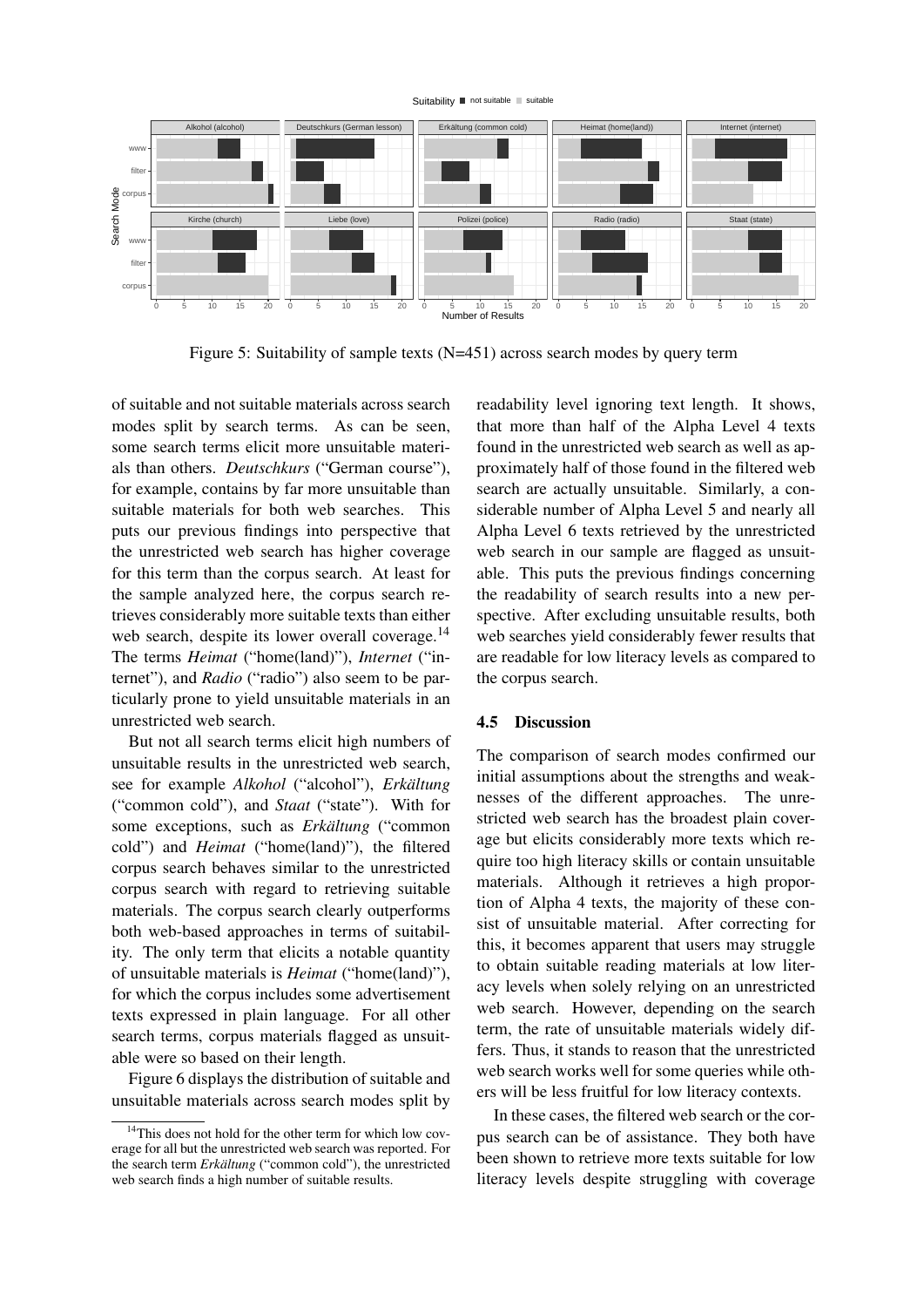



<span id="page-12-3"></span>Figure 6: Suitability of sample texts (N=451) across search modes by Alpha Levels (ignoring text length)

for some search terms. Interestingly, the corpus search was shown to exceed the web search in coverage after subtracting unsuitable results for one search term. This demonstrates that raw coverage may be misleading depending on the suitability of the retrieved results. All in all, the restricted web search showed fewer advantages than the other two search modes as it suffered from both, low coverage and unsuitable materials. However, it does elicit a considerably lower ratio of unsuitable materials than the unrestricted web search, while keeping the benefit of providing up-to-date materials. Thus, we would still argue that it is a valuable contribution to the overall system.

Overall, the results show that depending on the search term and targeted readability level, it makes sense to allow users to switch between search modes so that they can identify the ideal configuration for their specific needs, as there is no single search mode that is superior across contexts.

### <span id="page-12-1"></span>5 Summary and Outlook

We presented our ongoing work on *KANSAS Suche 2.0*, a hybrid text retrieval system for reading materials for low literate readers of German. Unlike previous systems, our approach makes it possible to combine the strengths of unrestricted web search, broad coverage of current materials, with those of more restricted searches in curated corpora, high quality materials with clear copyright information. We demonstrated how, depending on the search term, the suitability and readability of results retrieved by an unrestricted web search can become problematic for users searching for materials at low literacy levels. Our study showed that a restricted web search and the search of materials in our corpus are valuable alternatives in these cases. Overall, there is no single best solution for all searches, so our hybrid solution allows users to choose themselves which search mode suits their needs best for a given query.

While the system itself is fully implemented, we are still compiling the corpus of reading materials for low literacy contexts and work on expanding the list of domains for our restricted web search. We are also conducting usability studies with teachers of low literacy and basic education classes and with German language teachers in training. We plan to expand the functionality of the corpus search to also support access to the corpus solely based on linguistic properties and reading level characteristics, without a content query. This will make it possible to retrieve texts richly representing particular linguistic properties or constructions that are too infrequent when having to focus on a subset of the data using the content query. We are also considering development of a second readability classifier targeting CEFR levels to accommodate the fact that German adult literacy and basic education classes are not only attended by low literate native speakers but also by German as a second language learners.

### Acknowledgments

*KANSAS* is a research and development project funded by the Federal Ministry of Education and Research (BMBF) as part of the *AlphaDekade*[15](#page-12-4) ("Decade of Literacy"), grant number W143500.

### **References**

- <span id="page-12-2"></span>Rebekah George Benjamin. 2012. Reconstructing readability: Recent developments and recommendations in the analysis of text difficulty. *Educational Psychology Review*, 24:63–88.
- <span id="page-12-0"></span>BMBF and KMK. 2016. *General Agreement on the National Decade for Literacy and Basic Skills 2016-2026. Reducing functional illiteracy and raising the level of basic skills in Germany*. Bundesministerium für Bildung und Forschung

<span id="page-12-4"></span><sup>15</sup><https://www.alphadekade.de>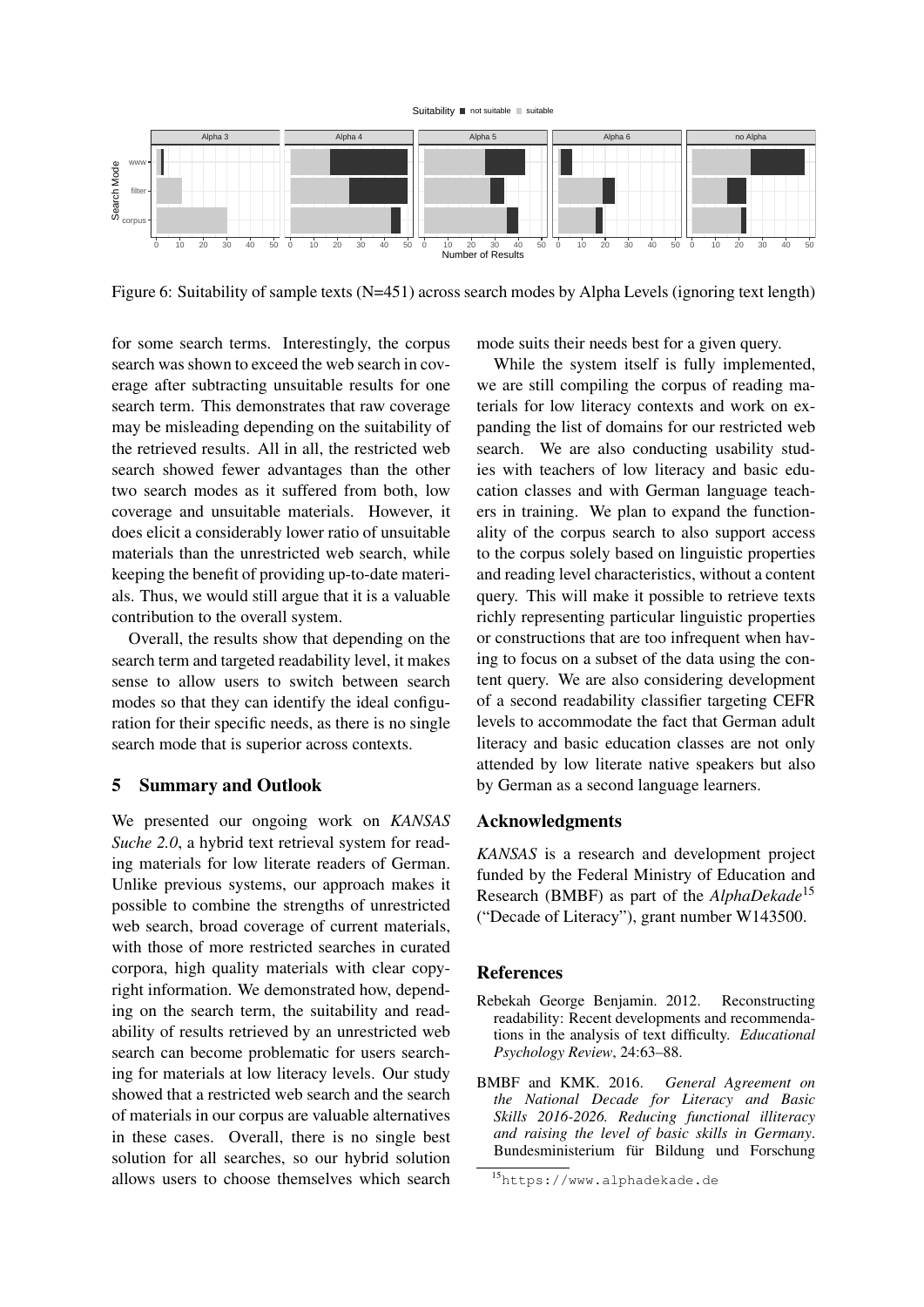(BMBF), Ständige Konferenz der Kultusminister der Länder in der Bundesrepublik Deutschland (KMK). [https://www.alphadekade.de/](https://www.alphadekade.de/img/EN_General_Agreement_on_the_National_Decade_for_Literacy_and_Basic_Skills.pdf) [img/EN\\_General\\_Agreement\\_on\\_the\\_](https://www.alphadekade.de/img/EN_General_Agreement_on_the_National_Decade_for_Literacy_and_Basic_Skills.pdf) [National\\_Decade\\_for\\_Literacy\\_and\\_](https://www.alphadekade.de/img/EN_General_Agreement_on_the_National_Decade_for_Literacy_and_Basic_Skills.pdf) [Basic\\_Skills.pdf](https://www.alphadekade.de/img/EN_General_Agreement_on_the_National_Decade_for_Literacy_and_Basic_Skills.pdf).

- <span id="page-13-17"></span>Angela Bockrath and Peter Hubertus. 2014. *1.300 wichtige Wörter. Ein Grundwortschatz*, 5th edition. Bundesverband Alphabetisierung und Grundbildung e.V., Münster, Germany.
- <span id="page-13-16"></span>Jonathan Brown and Maxine Eskenazi. 2004. Retrieval of authentic documents for reader-specific lexical practice. In *InSTIL/ICALL 2004 Symposium on Computer Assisted Learning, NLP and speech technologies in advanced language learning systems*, Venice, Italy. International Speech Communication Association (ISCA). [http://reap.cs.cmu.](http://reap.cs.cmu.edu/Papers/InSTIL04-jonbrown.pdf) [edu/Papers/InSTIL04-jonbrown.pdf](http://reap.cs.cmu.edu/Papers/InSTIL04-jonbrown.pdf).
- <span id="page-13-4"></span>Jeanne S. Chall and Edgar Dale. 1995. *Readability revisited: the new Dale-Chall Readability Formula*. Brookline Books.
- <span id="page-13-15"></span>Xiaobin Chen and Detmar Meurers. 2017a. Challenging learners in their individual zone of proximal development using pedagogic developmental benchmarks of syntactic complexity. In *Proceedings of the Joint 6th Workshop on NLP for Computer Assisted Language Learning and 2nd Workshop on NLP for Research on Language Acquisition at NoDaLiDa 2017*, Linköping Electronic Conference Proceedings 134, pages 8–17, Gothenburg, Sweden. ACL. [http://aclweb.org/](http://aclweb.org/anthology/W17-0302.pdf) [anthology/W17-0302.pdf](http://aclweb.org/anthology/W17-0302.pdf).
- <span id="page-13-9"></span>Xiaobin Chen and Detmar Meurers. 2017b. Word frequency and readability: Predicting the text-level readability with a lexical-level attribute. *Journal of Research in Reading*, 41(3):486–510.
- <span id="page-13-2"></span>Maria Chinkina, Madeeswaran Kannan, and Detmar Meurers. 2016. Online information retrieval for language learning. In *Proceedings of ACL-2016 System Demonstrations*, pages 7–12, Berlin, Germany. Association for Computational Linguistics. [http:](http://anthology.aclweb.org/P16-4002) [//anthology.aclweb.org/P16-4002](http://anthology.aclweb.org/P16-4002).
- <span id="page-13-3"></span>Maria Chinkina and Detmar Meurers. 2016. [Linguistically-aware information retrieval: Provid](http://aclweb.org/anthology/W16-0521.pdf)[ing input enrichment for second language learners.](http://aclweb.org/anthology/W16-0521.pdf) In *Proceedings of the 11th Workshop on Innovative Use of NLP for Building Educational Applications (BEA)*, pages 188–198, San Diego, CA. ACL.
- <span id="page-13-1"></span>K. Collins-Thompson, P. N. Bennett, R. W. White, S. de la Chica, and D. Sontag. 2011. Personalizing web search results by reading level. In *Proceedings of the Twentieth ACM International Conference on Information and Knowledge Management (CIKM 2011)*.
- <span id="page-13-8"></span>Scott A. Crossley, David B. Allen, and Danielle Mc-Namara. 2011. Text readability and intuitive simplification: A comparison of readability formulas. *Reading in a Foreign Language*, 23(1):84–101.
- <span id="page-13-14"></span>Frank Decroll. 1981. Funktionaler Analphabetismus – Begriff, Erscheinungsbild, psycho-soziale Folgen und Bildungsinteressen. In *Für ein Recht auf Lesen: Analphabetismus in der Bundesrepublik Deutschland*, pages 29–40.
- <span id="page-13-11"></span>Felice Dell'Orletta, Simonetta Montemagni, and Giulia Venturi. 2011. Read-it: Assessing readability of Italian texts with a view to text simplification. In *Proceedings of the 2nd Workshop on Speech and Language Processing for Assistive Technologies*, pages 73–83.
- <span id="page-13-12"></span>Sukru Eraslan, Victoria Yaneva, and Yeliz Yelisada. 2017. Do web users with autism experience barriers when searching for information within web pages? In *Proceedings of the 14th Web for All Conference on The Future of Accessible Work*, pages 20–23. ACM. [https://doi.org/DOI:10.](https://doi.org/DOI:10.1145/3058555.3058566) [1145/3058555.3058566](https://doi.org/DOI:10.1145/3058555.3058566).
- <span id="page-13-5"></span>B. Janghorban Esfahani, A. Faron, K. S. Roth, P. P. Grimminger, and J. C. Luers. 2016. Systematic readability analysis of medical texts on websites of german university clinics for general and abdominal surgery. *Zentralblatt fur Chirurgie*, 141(6):639– 644.
- <span id="page-13-6"></span>Lijun Feng, Noémie Elhadad, and Matt Huenerfauth. 2009. Cognitively motivated features for readability assessment. In *Proceedings of the 12th Conference of the European Chapter of the ACL (EACL 2009)*, pages 229–237, Athens, Greece. Association for Computational Linguistics. [http://aclweb.](http://aclweb.org/anthology/E09-1027) [org/anthology/E09-1027](http://aclweb.org/anthology/E09-1027).
- <span id="page-13-7"></span>Lijun Feng, Martin Jansche, Matt Huenerfauth, and Noémie Elhadad. 2010. A comparison of features for automatic readability assessment. In *In Proceedings of the 23rd International Conference on Computational Linguistics (COLING 2010), Beijing, China.*
- <span id="page-13-10"></span>Thomas François and Cedrick Fairon. 2012. An "AI readability" formula for French as a foreign language. In *Proceedings of the 2012 Joint Conference on Empirical Methods in Natural Language Processing and Computational Natural Language Learning*. [https://www.aclweb.org/](https://www.aclweb.org/anthology/D12-1043) [anthology/D12-1043](https://www.aclweb.org/anthology/D12-1043).
- <span id="page-13-13"></span>Geert Freyhoff, Gerhard Hess, Linda Kerr, Elizabeth Menzell, Bror Tronbacke, and Kathy Van Der Veken. 1998. *Make It Simple, European Guidelines for the Production of Easy-to-Read Information for People with Learning Disability for authors, editors, information providers, translators and other interested persons*. International League of Societies for Persons with Mental Handicap European Association, Brussels.
- <span id="page-13-0"></span>Mark G. Friedman and Diane Nelson Bryen. 2007. Web accessibility design recommendations for people with cognitive disabilities. *Technology and Disability*, 19(4):205–2012.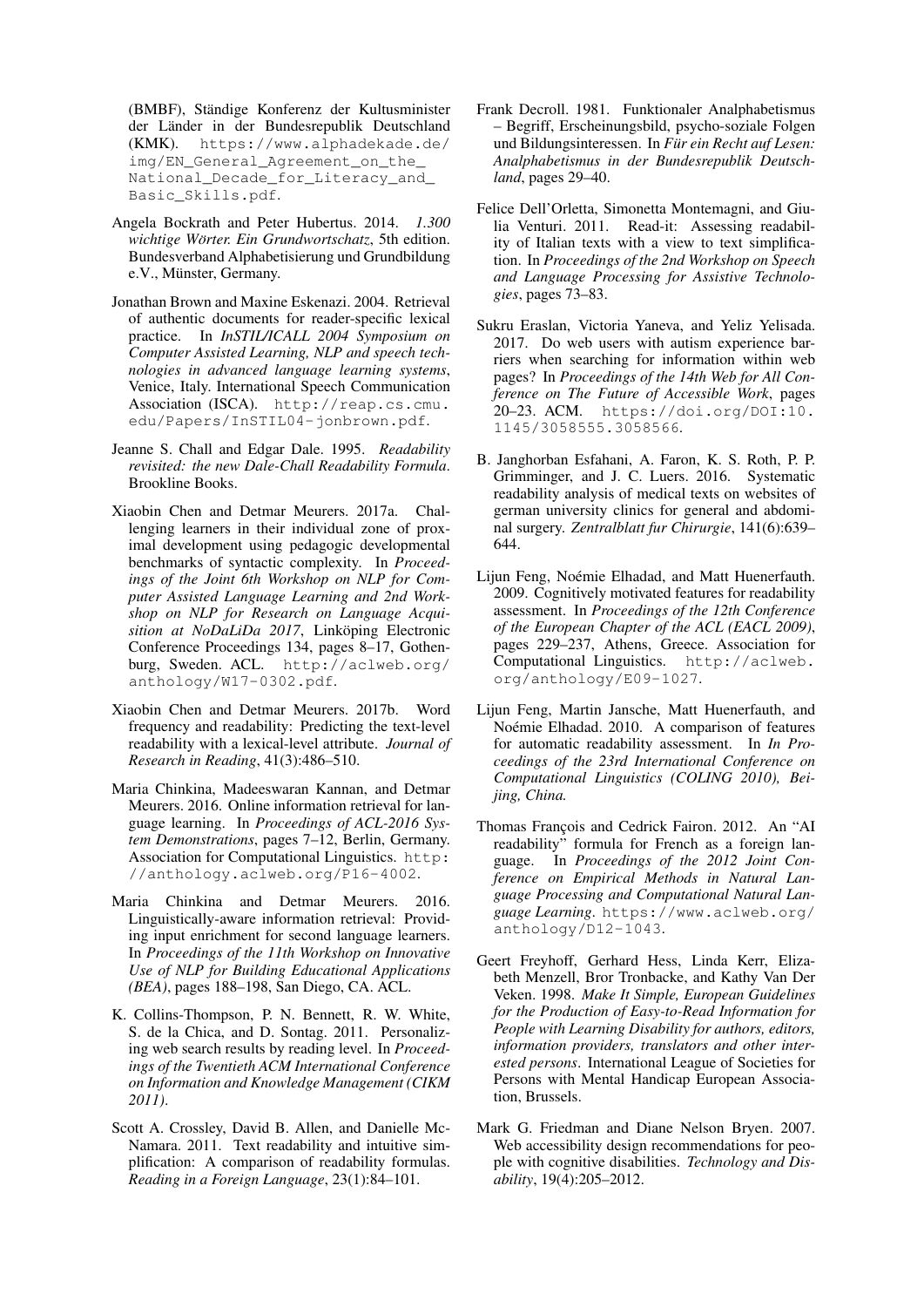- <span id="page-14-18"></span>S. Gausche, A. Haase, and D. Zimper. 2014. *Lesen. DVV-Rahmencurriculum*, 1 edition. Deutscher Volkshochschul-Verband e.V., Bonn.
- <span id="page-14-3"></span>Alex Gilmore. 2007. Authentic materials and authenticity in foreign language learning. *Language teaching*, 40(02):97–118.
- <span id="page-14-9"></span>Petronella Grootens-Wiegers, Martine C. De Vries, Tessa E. Vossen, and Jos M. Van den Broek. 2015. Readability and visuals in medical research information forms for children and adolescents. *Science Communication*, 37(1):89–117.
- <span id="page-14-0"></span>Anke Grotlüschen, Klaus Buddeberg, Gregor Dutz, Lisanne Heilmann, and Christopher Stammer. 2019. LEO 2018 – living with low literacy. Press brochure, Hamburg, Germany. [http://blogs.epb.uni-hamburg.de/](http://blogs.epb.uni-hamburg.de/leo/files/2019/06/LEO_2018_Living_with_Low_Literacy.pdf) [leo/files/2019/06/LEO\\_2018\\_Living\\_](http://blogs.epb.uni-hamburg.de/leo/files/2019/06/LEO_2018_Living_with_Low_Literacy.pdf) [with\\_Low\\_Literacy.pdf](http://blogs.epb.uni-hamburg.de/leo/files/2019/06/LEO_2018_Living_with_Low_Literacy.pdf).
- <span id="page-14-1"></span>Anke Grotlüschen and Wibke Riekmann. 2011. leo. - level-online studie. Press brochure,<br>Hamburg, Germany. http://blogs.epb. [http://blogs.epb.](http://blogs.epb.uni-hamburg.de/leo/files/2011/12/leo-Press-brochure15-12-2011.pdf) [uni-hamburg.de/leo/files/2011/12/](http://blogs.epb.uni-hamburg.de/leo/files/2011/12/leo-Press-brochure15-12-2011.pdf) [leo-Press-brochure15-12-2011.pdf](http://blogs.epb.uni-hamburg.de/leo/files/2011/12/leo-Press-brochure15-12-2011.pdf).
- <span id="page-14-2"></span>Anke Grotlüschen and Heike Solga. 2019. Leben mit geringer Literalität. Hauptergebnisse der LEOstudie 2018. Presentation.
- <span id="page-14-7"></span>Michael Heilman, Kevyn Collins-Thompson, Jamie Callan, Maxine Eskenazi, Alan Juffs, and Lois Wilson. 2010. Personalization of reading passages improves vocabulary acquisition. *International Journal of Artificial Intelligence in Education*, 20:73–98.
- <span id="page-14-15"></span>Michael Heilman, Le Zhao, Juan Pino, and Maxine Eskenazi. 2008. Retrieval of reading materials for vocabulary and reading practice. In *Proceedings of the Third Workshop on Innovative Use of NLP for Building Educational Applications (BEA-3) at ACL'08*, pages 80–88, Columbus, Ohio.
- <span id="page-14-6"></span>Matt Huenerfauth, Lijun Feng, and Noémie Elhadad. 2009. Comparing evaluation techniques for text readability software for adults with intellectual disabilities. In *Proceedings of the 11th international ACM SIGACCESS conference on Computers and accessibility*, Assets '09, pages 3–10, New York, NY, USA. ACM. [http://doi.acm.org/10.](http://doi.acm.org/10.1145/1639642.1639646) [1145/1639642.1639646](http://doi.acm.org/10.1145/1639642.1639646).
- <span id="page-14-14"></span>Leslie Huff. 2008. Review of nettrekker di. *Language Learning & Technology*, 12(2):17–25.
- <span id="page-14-16"></span>Amy M. Johnson, Tricia A. Guerrero, Elizabeth L. Tighe, and Danielle S. McNamara. 2017. iSTART-ALL: Confronting adult low literacy with intelligent tutoring for reading comprehension. In *International Conference on Artificial Intelligence in Education*, pages 125–136. Springer.
- <span id="page-14-8"></span>J. Peter Kincaid, Robert P. Fishburne, Richard L. Rogers, and Brad S. Chissom. 1975. Derivation of new readability formulas (Automated Readability Index, Fog Count and Flesch Reading Ease formula) for Navy enlisted personnel. Research Branch Report 8-75, Naval Technical Training Command, Millington, TN.
- <span id="page-14-19"></span>Christian Kohlschlütter, Peter Frankhauser, and Wolfgang Nejdl. 2010. Boilerplate detection using shallow text features. In *Proceedings of the Third ACM international conference on web search and data mining*, pages 441–450. ACM.
- <span id="page-14-4"></span>Stephen D Krashen. 1985. *The input hypothesis: Issues and implications*. Longman, New York.
- <span id="page-14-17"></span>R. Kretschmann and P. Wieken. 2010. *Lesen. Alpha Levels*. lea., Hamburg.
- <span id="page-14-21"></span>Roger Levy and Galen Andrew. 2006. Tregex and tsurgeon: tools for querying and manipulating tree data structures. In *5th International Conference on Language Resources and Evaluation*, Genoa, Italy.
- <span id="page-14-5"></span>Cordula Löffler and Susanne Weis. 2016. Didaktik der Alphabetisierung. In Cordula Löffler and Jens Korfkamp, editors, *Handbuch zur Alphabetisierung und Grundbildung Erwachsener*, pages 365–382. Waxmann, Münster, New York.
- <span id="page-14-20"></span>Christopher D. Manning, Mihai Surdeanu, John Bauer, Jenny Finkel, Steven J. Bethard, and David Mc-Closky. 2014. The Stanford CoreNLP natural language processing toolkit. In *Association for Computational Linguistics (ACL) System Demonstrations*, pages 55–60. [http://aclweb.org/](http://aclweb.org/anthology/P/P14/P14-5010) [anthology/P/P14/P14-5010](http://aclweb.org/anthology/P/P14/P14-5010).
- <span id="page-14-12"></span>Eleni Miltsakaki and Audrey Troutt. 2007. Readx: Automatic evaluation of reading difficulty of web text. In *Proceedings of World Conference on E-Learning in Corporate, Government, Healthcare, and Higher Education 2007*, pages 7280– 7286, Quebec City, Canada. AACE. [http://](http://www.editlib.org/p/26932) [www.editlib.org/p/26932](http://www.editlib.org/p/26932).
- <span id="page-14-13"></span>Kristina Nilsson and Lars Borin. 2002. Living off the land: The web as a source of practice texts for learners of less prevalent languages. In *Proceedings of LREC 2002, Third International Conference on Language Resources and Evaluation, Las Palmas: ELRA*, pages 411–418.
- <span id="page-14-11"></span>Misako Nomura, Gyda Skat Nielsen, and Bror Tronbacke. 2010. Guidelines for easy-to-read materials. revision on behalf of the ifla/library services to people with special needs section. IFLA Professional Reports 120, International Federation of Library Associations and Institutions, The Hague, IFLA Headquarters.
- <span id="page-14-10"></span>Ildikó Pilán, Sowmya Vajjala, and Elena Volodina. 2015. A readable read: Automatic assessment of language learning materials based on linguistic complexity. In *Proceedings of CICLING 2015- Research*